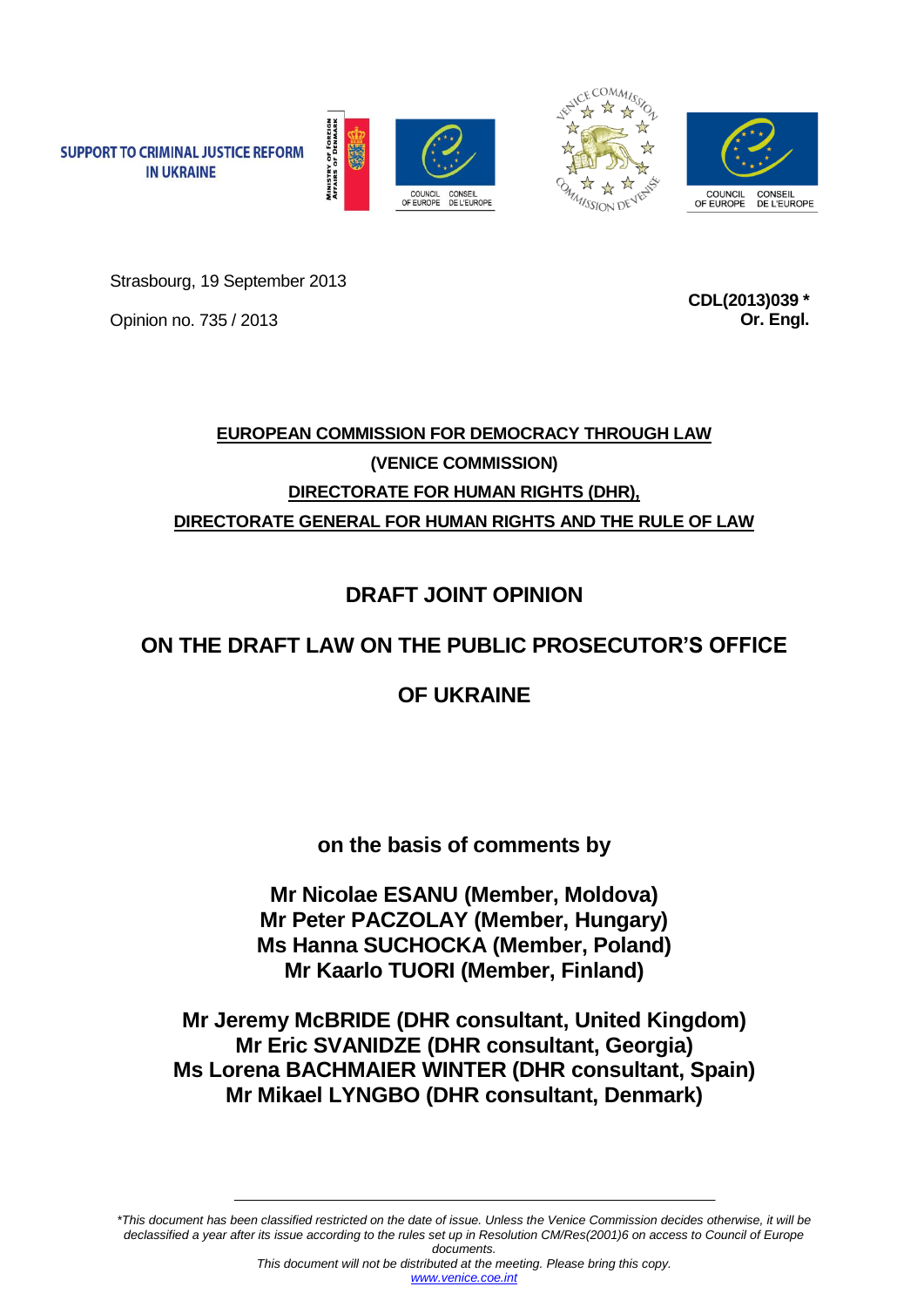# **Contents**

| L    |                                                                                                                                                                                                                                                                                                                                                                                                                                                                                                                                                                                                         |  |
|------|---------------------------------------------------------------------------------------------------------------------------------------------------------------------------------------------------------------------------------------------------------------------------------------------------------------------------------------------------------------------------------------------------------------------------------------------------------------------------------------------------------------------------------------------------------------------------------------------------------|--|
| П.   |                                                                                                                                                                                                                                                                                                                                                                                                                                                                                                                                                                                                         |  |
| III. | A. Excessive centralisation combined with the dependence of the Prosecutor                                                                                                                                                                                                                                                                                                                                                                                                                                                                                                                              |  |
| IV.  | A. Section 1. The Principles of Organisation and Operation of Public Prosecutor's<br>Offices<br>B. Section 2. Organisational Principles of the Public Prosecutor's Office  10<br>E. Section 5. Procedures for Taking Public Prosecutor's Office  19<br>G. Section 7. Dismissal of Public Prosecutors, Suspension and Termination of<br>H. Section 8. Prosecutorial Self-Governance and Bodies Supporting the<br>Section 9. Material and Social Support for the Public Prosecutor and other<br><b>Prosecution Officers</b><br>J. Section 10. Organisational Support to the Public Prosecutor's Office 28 |  |
|      |                                                                                                                                                                                                                                                                                                                                                                                                                                                                                                                                                                                                         |  |
| V.   |                                                                                                                                                                                                                                                                                                                                                                                                                                                                                                                                                                                                         |  |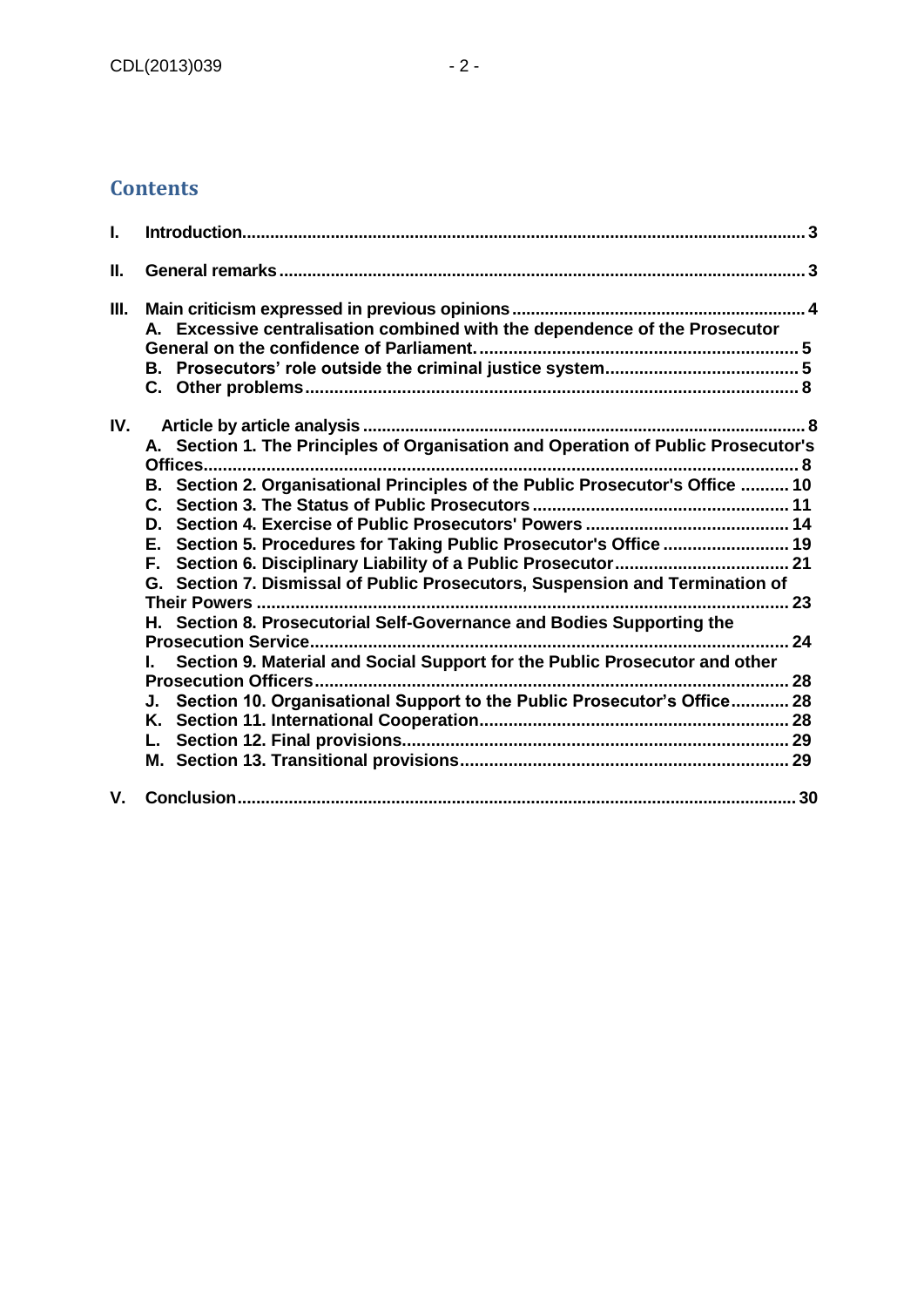## <span id="page-2-0"></span>**I. Introduction**

1. By letter dated 2 August 2013, the Head of the Presidential Administration of Ukraine, Mr Lyovochkin, requested an opinion on the Draft Law on the Public Prosecutors Office of Ukraine (CDL-REF(2013)041 and comparative table CDL-REF(2013)043, hereinafter, the "Draft Law") from the Venice Commission and the Directorate General for Human Rights and the Rule of Law of the Council of Europe.

2. The Venice Commission invited Mr Nicolae Esanu, Mr Peter Paczolay, Ms Hanna Suchocka and Mr Kaarlo Tuori to act as rapporteurs for this opinion.

3. In the framework of the Project Support to Criminal Justice Reform in Ukraine, funded by the Danish Government, the Directorate for Human Rights (DHR) of the Directorate General for Human Rights and the Rule of Law of the Council of Europe invited Mr Jeremy McBride, Mr Eric Svanidze, Ms Lorena Bachmaier Winter and Mr Mikael Lyngbo to provide an expertise of the draft Law.

4. On 6 September a delegation of the Venice Commission and DRH<sup>1</sup>, composed of Mr Esanu, Mr McBride, Mr Paczolay, Ms Suchocka, Mr Svanidze and Mr Tuori accompanied by Mr Markert and Mr Dürr from the Venice Commission's Secretariat and Mr Ristovski for the Council of Europe Office in Kyiv and Ms Tskhomelidze for the DRH Project visited Kyiv for meetings with the various stakeholders. The delegation met with (in chronological order): Mr Igor Kaletnik the Deputy Chairman of the Verkhovna Rada, Mr Serhiy Kivalov, the Head of the Parliamentary Committee on the Rule of Law and Justice, Mr Andriy Kozhemiakin, Head of the Parliamentary Committee on Legislative Support of Law Enforcement and other members of this Committee, Mr Oleksandr Lavrynovych, Chairman of the High Council of Justice, Mr Viktor Pshonka, Prosecutor General, Mr Andriy Portnov, Advisor to the President, Mr Pavlo Petrenko, Member of the Parliamentary Faction All-Ukrainian Union Batkivshchyna, Mr Valeriy Karpuntsov, Member of the Parliamentary Faction Political Party UDAR, Mr Oleg Makhnytskiy, Head of the Parliamentary Faction of All-Ukrainian Union Svoboda, as well as with NGO representatives. This opinion also reflects the results of these meetings.

*5.* In view of the urgency of this matter, the Bureau of the Venice Commission authorised the transmission of a draft of this opinion to the Ukrainian authorities in advance of its discussion at the plenary session. *The present opinion was endorsed by the Venice Commission at its … Plenary Session (Venice, … 2013).*

## <span id="page-2-1"></span>**II. General remarks**

6. The Draft Law, if adopted, would replace the Law of Ukraine *On the Public Prosecution Service* that entered into effect on 5 November 1991 ('the Law of 5 November 1991'), which has been amended on many occasions since then - particular extensively in 2010 and 2012 resulting in 'the Existing Law'.

7. The draft Law on the Public Prosecutor's Office of Ukraine is one of several laws that was prepared over the years on the prosecutor's office in Ukraine, for which the Venice Commission has provided opinions<sup>2</sup>.

 $\overline{\phantom{a}}$  $<sup>1</sup>$  When this opinion makes recommendations to the Ukrainian authorities it is understood that these</sup> are recommendations by the Venice Commission and the Directorate for Human Rights.

<sup>2</sup> Opinion on the present law and on the draft law of Ukraine on the Public Prosecutor's Office by Mr James. Hamilton (CDL (2001) 128, 7 December 2001; Opinion on the present law and on the draft law of Ukraine on the Public Prosecutor's Office by Ms H. Suchocka (CDL (2001) 134, 7 December 2001; Opinion on the Draft Law Amending the Law of Ukraine on the Office of the Public Prosecutor (CDL-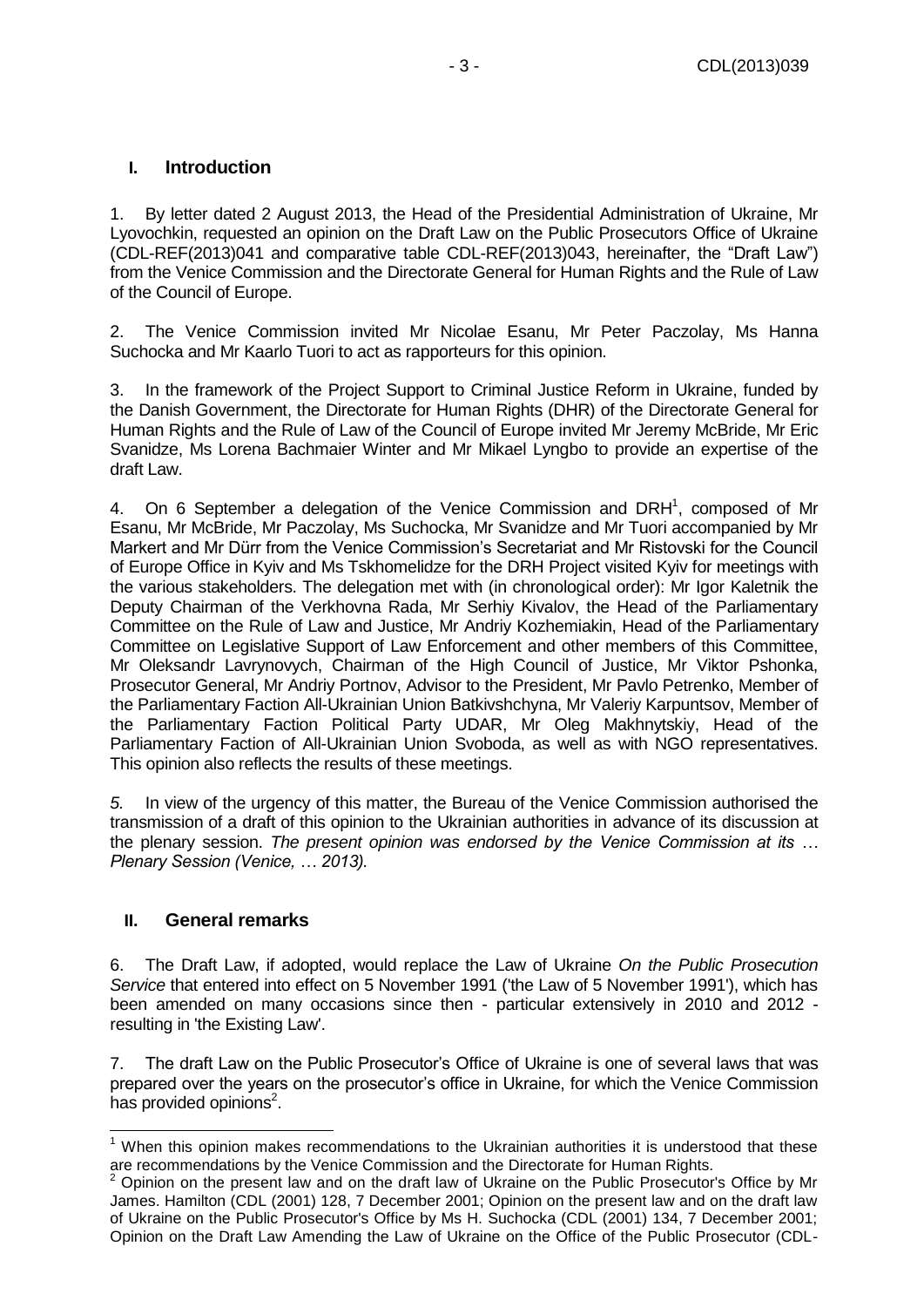8. The standards of the Council of Europe of relevance to legislation dealing with a public prosecution service are to be found in: the European Convention on Human Rights (hereinafter European Convention) and the related case law of the European Court of Human Rights; Recommendation Rec(2000)19 of the Committee of Ministers to member states on the role of public prosecution in the criminal justice system<sup>3</sup>; Recommendation CM/Rec(2012)11 of the Committee of Ministers to member states on the role of public prosecutors outside the criminal justice system<sup>4</sup>; Recommendation 1604 (2003) on the Role of the Public Prosecutor's Office in a Democratic Society Governed by the Rule of Law of the Parliamentary Assembly of the Council of Europe<sup>5</sup>; the Venice Commission opinions; the Venice Commission's Report on European Standards as regards the Independence of the Judicial System: Part II The Prosecution Service<sup>6</sup>; the European Guidelines on Ethics and Conduct for Public Prosecutors ('the Budapest Guidelines') adopted by the Conference of Prosecutors General of Europe<sup>7</sup>; Opinion No. 3(2008) of the Consultative Council of European Prosecutors on 'The Role of Prosecution Services Outside the Criminal Law Field<sup>®</sup>; and Opinion No.12 (2009) of the Consultative Council of European Judges (CCJE) and Opinion No.4 (2009) of the Consultative Council of European Prosecutors (CCPE) on "Judges and prosecutors in a democratic society" ('the Bordeaux Declaration')<sup>9</sup>.

9. These standards can be found in a synthesised form in the Thematic Directory of Principles for a Draft Law on the Public Prosecution Office of Ukraine prepared as part of the Project "Support to Criminal Justice Reform in Ukraine".

10. This opinion first briefly reviews the concerns expressed in previous opinions about the Existing Law. It then outlines the significant advances made by the Draft Law towards fulfilling the requirement of Council of Europe standards and identifies the main aspects of the Draft Law that are still problematic in that regard. The opinion then provides an Article by Article analysis of the Draft Law, dealing with those provisions that need amendment, clarification, further consideration or deletion. It concludes with a summary of the recommendations made and an overall assessment of the acceptability of the Draft Law.

11. This opinion is based on an English translation of the Draft Law. The translation may not accurately reflect the original version on all points and, certain comments may result from problems in the translation.

# <span id="page-3-0"></span>**III. Main criticism expressed in previous opinions**

12. The Venice Commission has criticised the legislation on the Public Prosecutor's Office (hereinafter, the "PPO") in its previous opinions, finding the functions of this Office to considerably exceed the scope of functions that a prosecution service should have in a democratic society. The Commission has also reminded the Ukrainian authorities, on several occasions, that they should fulfil their commitment to change the role of the PPO in order to bring it into line with European standards.<sup>10</sup> When joining the Council of Europe on 9 November 1995, Ukraine undertook the commitment that:

AD(2004)038, 12 October 2004; Opinion on the Draft Law of Ukraine Amending the Constitutional Provisions on the Procuracy (CDL-AD(2006)029, 17 October 2006); Opinion on the Draft Law of Ukraine on the Office of the Public Prosecutor (CDL-AD(2009)048, 27 October 2009); and Opinion on the Draft Law on the Public Prosecutor's Office of Ukraine (prepared by the Ukrainian Commission on Strengthening Democracy and the Rule of Law) (CDL-AD(2012)019, 15 October 2012).

<sup>3</sup> Adopted on 6 October 2000. 4

Adopted on 19 September 2012.

<sup>5</sup> Adopted on 27 May 2003.

 $6$  CDL-AD(2010)040, 3 January 2011.

<sup>7</sup> On 31 May 2005; CPGE (2005) 05.

 $^8$  CCPE(2008)3, adopted 15-17 October 2008.

<sup>9</sup> CM92009)192, 15 December 2009.

<sup>&</sup>lt;sup>10</sup> See Opinion on the draft Law of Ukraine on the Office of the Public Prosecutor (CDL-AD(2009)048), paragraphs 28-30); Opinion on the draft Law of Ukraine on the Office of the Public Prosecutor (CDL-AD(2009)048, paragraphs 5-6.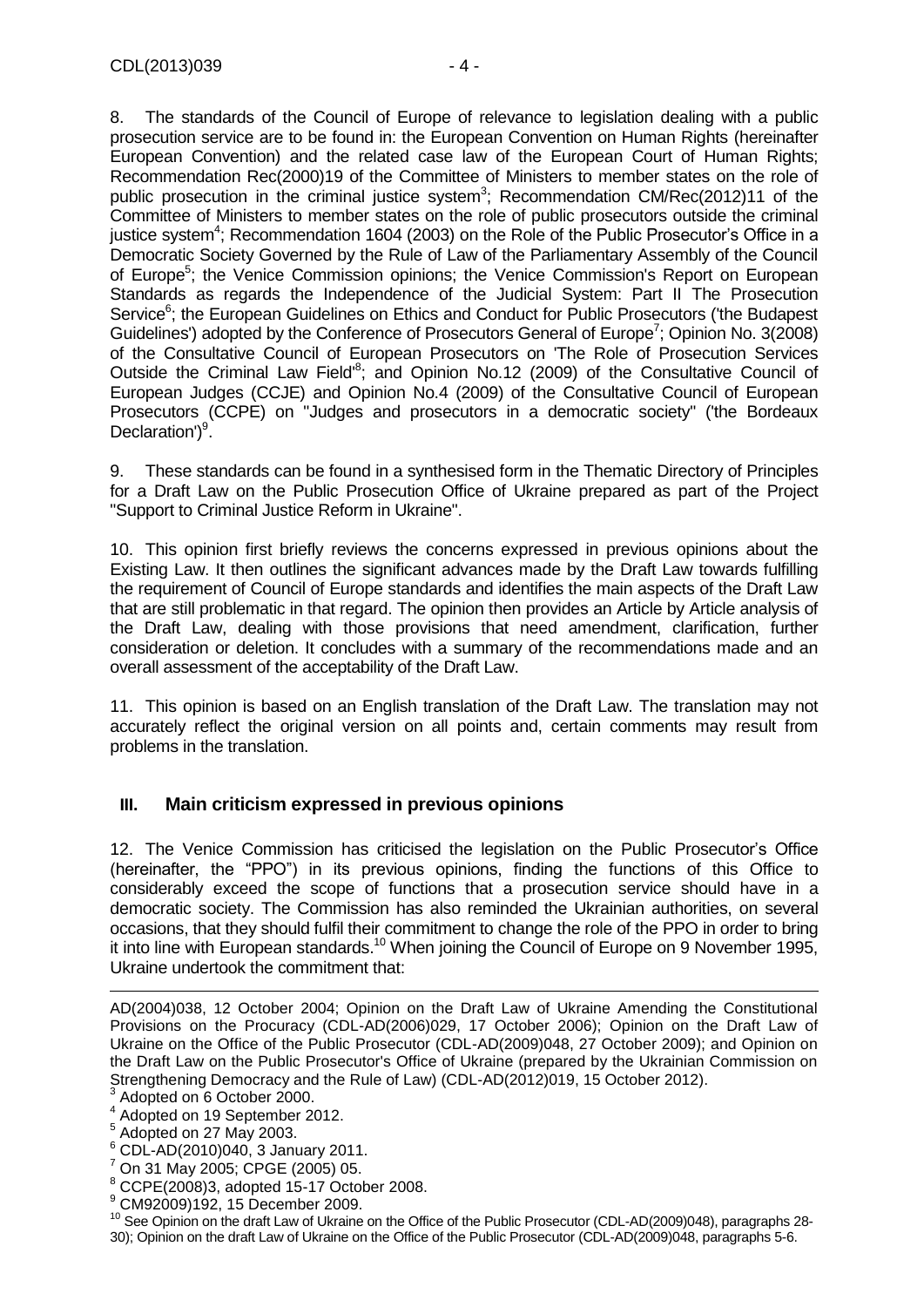*the role and functions of the Prosecutor's Office will change (particularly with regard to the exercise of a general control of legality), transforming this institution into a body which is in accordance with Council of Europe standards.*

<span id="page-4-0"></span>A. Excessive centralisation combined with the dependence of the Prosecutor General on the confidence of Parliament.

13. The Commission criticised a strong emphasis on the principles of unity and centralisation of the procuracy, modelled on the former Soviet "prokuratura", the powers of the Prosecutor General, who heads such a centralised structure, being exceptionally broad and not limited to ensuring a harmonised application of the law.<sup>11</sup> Inferior prosecutors do not enjoy sufficient guarantees of the independent or autonomous exercise of their functions, especially as concerns illegal instructions from superior prosecutors.

14. On the other hand, Article 122 of the Constitution provides that Parliament may express a no confidence vote in the Prosecutor General of Ukraine<sup>12</sup>. The latter does not form part of the Government, hence Parliament should not have the right to express a motion of no confidence, which is a purely political instrument. It may perhaps be seen as an instrument in applying checks and balances in the organisation of state bodies, but it is doubtful that it would provide a fair and just solution. Moreover, Article 106.11 of the Constitution does not place any limits on dismissal by the President. The Prosecutor General should be dismissed only for serious violations of the law, following a fair hearing.

15. The combination of excessive centralisation under the Prosecutor General with the dependence of the Prosecutor General on political organs thus creates problems for the independence or autonomy of the prosecution service.

<span id="page-4-1"></span>B. Prosecutors' role outside the criminal justice system

16. The concern seen in the previous opinions with respect to the Existing Law has been that the powers conferred on public prosecutors in Ukraine considerably exceeded the scope of functions performed by prosecutors in democratic law-abiding State, with the result that the Public Prosecutor's Office was an unduly powerful institution that amounted in effect to a Sovietstyle 'prokuratura'.

17. The Venice Commission acknowledges that, in some countries, the public prosecutor has functions other than those of criminal prosecution and has stated that such powers are legitimate if certain criteria are met. The competencies should be carried out in such a way as to respect the principle of the separation of state powers, including the respect for the independence of the courts, the principle of subsidiarity, the principle of speciality and the principle of impartiality of prosecutors.<sup>13</sup> This approach requires that the prosecutor's office be deprived of its extensive powers in the area of general supervision, which should be taken over by the courts, whereas the task of human rights protection should be transferred to the ombudsman.

18. In its 2012 Opinion on a previous draft law on the Public Prosecutors Office of Ukraine, the Venice Commission pointed out that *"Recommendation CM/Rec(2012)11 on the role of public prosecutors outside the criminal justice system provides for limitations on the powers the public* 

<sup>11</sup> CDL-AD(2004)038, paras. 31-33.

 $12$  Article 122 of the Constitution: "The Procuracy of Ukraine is headed by the Procurator General of Ukraine, who is appointed to office with the consent of the *Verkhovna Rada* of Ukraine, and dismissed from office by the President of Ukraine. The *Verkhovna Rada* of Ukraine may express no confidence in the Procurator General of Ukraine that results in his or her resignation from office. (…)".

<sup>&</sup>lt;sup>13</sup> See also summary of recommendations in Opinion No. 3(2008) of the Consultative Council of European Prosecutors on "the role of prosecution services outside the criminal law field",

[https://wcd.coe.int/com.instranet.InstraServlet?command=com.instranet.CmdBlobGet&InstranetImage=1608160&Sec](https://wcd.coe.int/com.instranet.InstraServlet?command=com.instranet.CmdBlobGet&InstranetImage=1608160&SecMode=1&DocId=1609216&Usage=2) [Mode=1&DocId=1609216&Usage=2,](https://wcd.coe.int/com.instranet.InstraServlet?command=com.instranet.CmdBlobGet&InstranetImage=1608160&SecMode=1&DocId=1609216&Usage=2) p.10.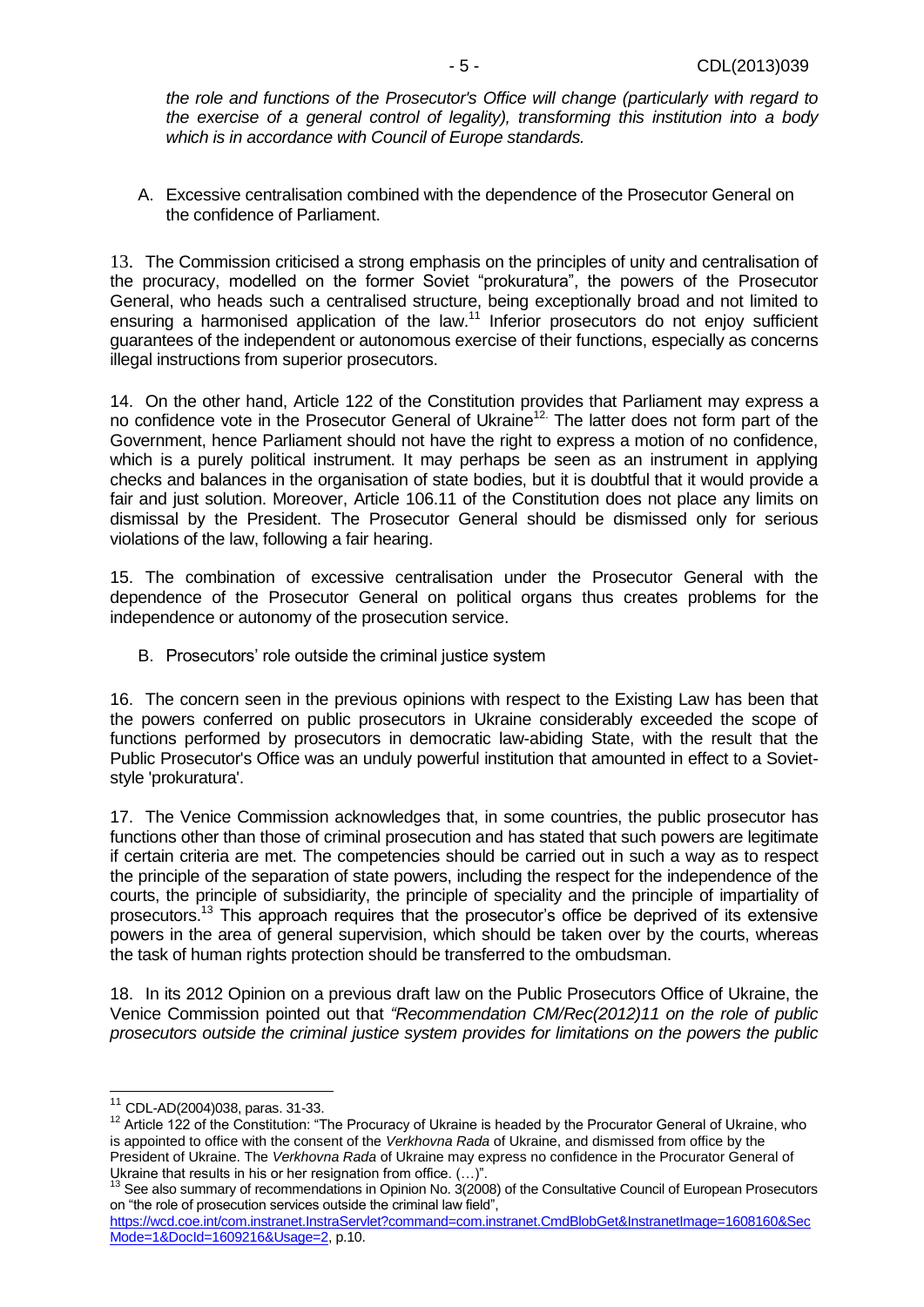*prosecutor may have outside the criminal law field. It should not be seen as recommending that prosecution services should have such powers."<sup>14</sup>*

19. In this respect, it should be noted that the Committee of Ministers of the Council of Europe adopted Recommendation CM/Rec(2012)11 on 19 September 2012 on the role of public prosecutors outside the criminal justice system, in which it states under "common principles" that "5. Recommendation [Rec\(2000\)19](https://wcd.coe.int/ViewDoc.jsp?Ref=Rec(2000)19&Language=lanEnglish&Site=CM&BackColorInternet=C3C3C3&BackColorIntranet=EDB021&BackColorLogged=F5D383) of the Committee of Ministers to member States on the role of public prosecution in the criminal justice system should apply, *mutatis mutandis*, to public prosecutors with responsibilities and powers outside the criminal justice system so far as it relates to:

- safeguards for them to carry out their functions;
- their relationship with the executive, the legislature and the judiciary; and
- their duties and responsibilities towards individuals."<sup>15</sup>

20. Consequently, paragraph 31 of Recommendation Rec(2000)19<sup>16</sup>, which provides that "Where public prosecutors are entitled to take measures which cause an interference in the fundamental rights and freedoms of the suspect, judicial control over those measures must be possible", must now be read as requiring judicial control over every decision of a public prosecutor which interferes with the fundamental rights and freedoms of any other person, including activities carried out in the course of supervisory functions or other functions outside the sphere of criminal prosecution.

21. The 1996 Constitution of Ukraine did not provide for supervision powers but admitted them in point 9 of the Transitional Provisions:

*9. The procuracy continues to exercise, in accordance with the laws in force, the function of supervision over the observance and application of laws and the function of preliminary investigation, until the laws regulating the activity of state bodies in regard to the control over the observance of laws are put into force, and until the system of pre-trial investigation is formed and the laws regulating its operation are put into effect.*

22. The 2004 Constitutional Amendments<sup>17</sup> introduced a new paragraph 5 to Article 121 of the Constitution, which stated that the PPO was entrusted with the *"supervision over the respect for human rights and freedoms and over how laws governing such issues are observed by executive authorities, bodies of local self-government and by their officials and officers".* This provision, which had been criticised by the Venice Commission, effectively anchored the PPO to the old system, where the prosecutor's wide role comes as a result of the weakness of other institutions in the protection of human rights. It was annulled, however, by the Constitutional Court of Ukraine's decision of 30 September 2010. Notwithstanding this annulment the supervisor powers were retained on the basis of the earlier Transitional Provision.

23. In a democratic country, there is no need for a prosecutor's office to have such a strong role in this area and this was repeated several times in various Venice Commission opinions.<sup>18</sup> The Venice Commission suggested that Article 121.5 of the Constitution be deleted in order to limit the power of the prosecutor's office. It argued that this would provide a new impetus to reform the procuracy in Ukraine and help "to abandon" the old model of the *Prokuratura*. This message, among others, was received and implemented through the Constitutional Court's decision of 30 September 2010, which declared Law No.2222-IV of 8 December 2004 null and void and reinstated the 1996 version of the Constitution<sup>19</sup>, thereby annulling Article 121.5.

 $\overline{\phantom{a}}$ 

<sup>15</sup> Section C.5, Recommendation CM/Rec(2012)11,

<sup>14</sup> CDL-AD(2012)019, para. 99.

[https://wcd.coe.int/ViewDoc.jsp?id=1979395&Site=CM&BackColorInternet=C3C3C3&BackColorIntranet=EDB021](https://wcd.coe.int/ViewDoc.jsp?id=1979395&Site=CM&BackColorInternet=C3C3C3&BackColorIntranet=EDB021&BackColorLogged=F5D383) [&BackColorLogged=F5D383.](https://wcd.coe.int/ViewDoc.jsp?id=1979395&Site=CM&BackColorInternet=C3C3C3&BackColorIntranet=EDB021&BackColorLogged=F5D383)

[https://wcd.coe.int/ViewDoc.jsp?id=376859&Site=CM.](https://wcd.coe.int/ViewDoc.jsp?id=376859&Site=CM)

<sup>17</sup> No.2222-IV of 8 December 2004.

<sup>&</sup>lt;sup>18</sup> See Draft Vademecum on the Judiciary CDL-JU(2008)001, [http://www.venice.coe.int/docs/2008/CDL-](http://www.venice.coe.int/docs/2008/CDL-JD(2008)001-e.pdf)[JD\(2008\)001-e.pdf.](http://www.venice.coe.int/docs/2008/CDL-JD(2008)001-e.pdf)

<sup>19</sup> See Opinion on the constitutional situation in Ukraine (CDL-AD(2010)044, [http://www.venice.coe.int/docs/2010/CDL-AD\(2010\)044-e.pdf,](http://www.venice.coe.int/docs/2010/CDL-AD(2010)044-e.pdf) paragraphs 67-68.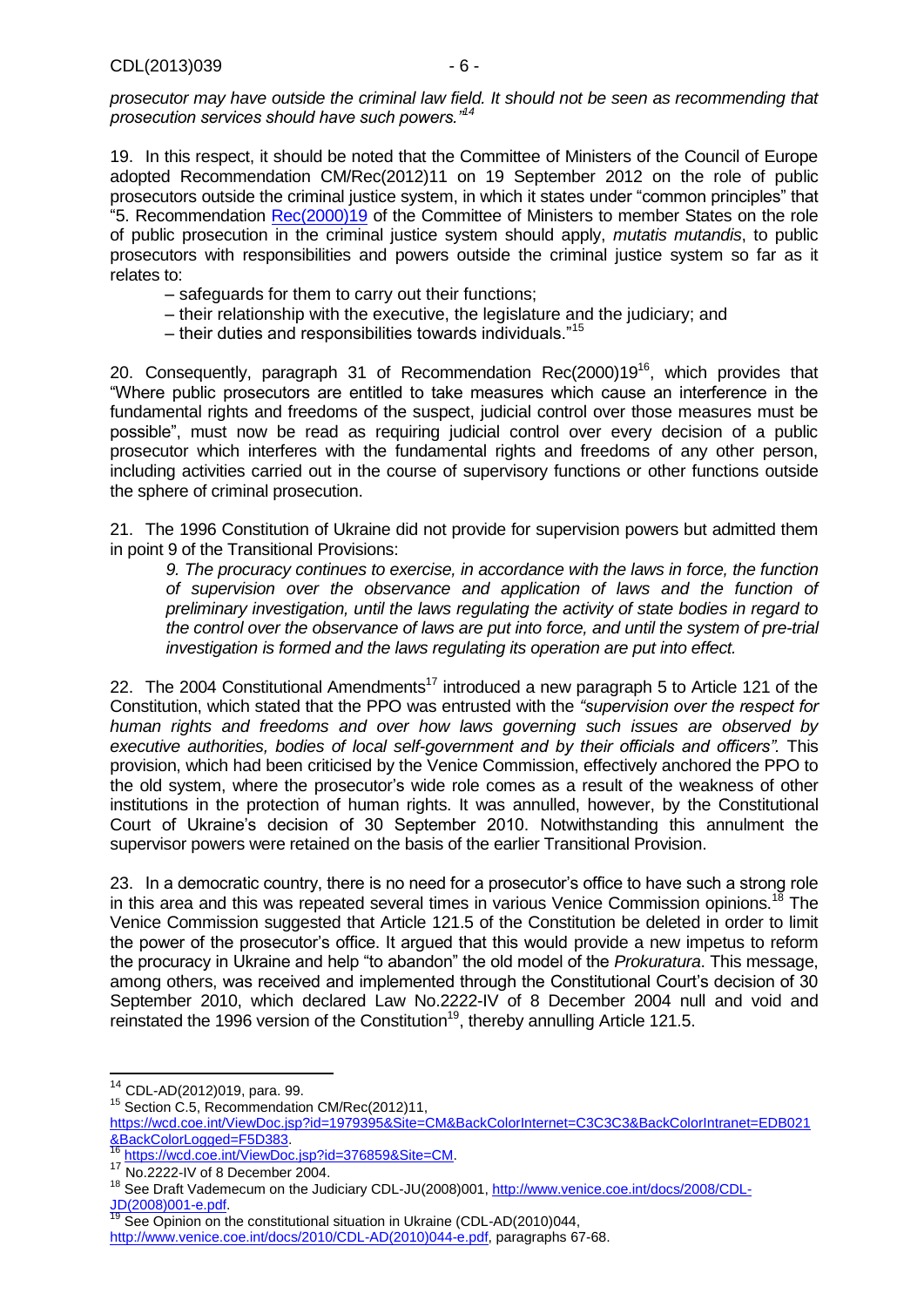24. Thus, apart from the prosecution role, the Existing Law gives the Public Prosecutor's Office the functions of supervising adherence to and application of laws, supervising adherence to the law by agencies engaged in detective operations, interrogation and pre-trial investigation, representing the interests of the individual or the state in court and supervising adherence to the law in the execution of court decisions in criminal cases and enforcement of other remedies dealing with restriction of personal liberty<sup>20</sup>.

<span id="page-6-2"></span>25. The retention of the general supervision power has - despite its supposedly transitional nature - been a repeated source of concern not only because of its nature but also because it is buttressed by wide powers for public prosecutors to summon persons to appear before them, to enter any premises in the public and private sectors and to order action to be taken to comply with the law<sup>21</sup>. The general supervision function and its accompanying powers thus give the Public Prosecutor's Office an extensive ability both to intrude into the functioning of the executive and to interfere with the interests and activities of private individuals and organisations. This capacity is compounded by the entitlement of the Prosecutor General and other public prosecutors to participate in the proceedings of the *Verkhovna Rada*, boards of ministries, central executive agencies, local councils and other administrative bodies.<sup>22</sup> These powers and rights individually and cumulatively run counter to the appropriate separation of powers in a democracy, as well as posing a threat to rights and freedoms that are supposedly safeguarded by the Constitution.

26. In this connection, it is important to bear in mind that Recommendation CM/Rec(2012)11 of the Committee of Ministers to member states on the role of public prosecutors outside the criminal justice system should not be seen as an encouragement to have the function of general supervision, with its accompanying powers, that is found in Ukraine. Rather, it is no more than a recommendation as to the safeguards that need to be in place where any supervisory role exists.

<span id="page-6-3"></span>27. The reason why such a role is inappropriate in the context of Ukraine has been underlined by the Venice Commission:

The only historical model existing in Ukraine is the Soviet (and czarist) model of "prokuratura". This model reflects a non-democratic past and is not compatible with European standards and Council of Europe values. This is the reason why Ukraine, when joining the Council of Europe, had to enter into the commitment to transform this institution into a body which is in accordance with Council of Europe standards $^{23}$ .

<span id="page-6-0"></span>28. The ability to represent the interests of citizens is problematic because of the ability thereby conferred to participate in any legal proceedings where such interests are seen to arise regardless of the wishes of the individual and even his or her capacity to act on his or her own behalf (and thus contrary to his or her right of access to court under Article 6 of the European Convention) - and to apply to court whenever considered necessary and to appeal any court decisions concerning those interests. It is moreover unjustified because (a) the Prosecutor General is also mandated to act in pursuit of the state interest and this could clearly run counter to the interests of the individual being represented and (b) bodies such as the Ombudsperson are more suited to espouse the interests of the individual against the state.<sup>24</sup> The establishment of centres for free legal aid in Section 12 of the Draft Law is therefore welcomed. Such Centres are even more apt to assist individuals than the ombudsman.

<span id="page-6-1"></span>29. It should be noted that the difficulties posed by the ability to represent the interests of citizens are exacerbated by the additional powers of a public prosecutor to make an appeal or cassation appeal and to file a petition for review of any court judgments in civil, administrative

 $\overline{\phantom{a}}$ <sup>20</sup> Article 5 and Section III.

<sup>&</sup>lt;sup>21</sup> Articles 19-24 of the Existing Law

 $22$  Article 9 of the Existing Law.

<sup>&</sup>lt;sup>23</sup> Opinion on the Draft Law of Ukraine on the Office of the Public Prosecutor (CDL-AD(2009)048),  $para.16.$ <sup>24</sup>

<sup>24</sup> CDL-AD(2010)040, para. 71 *seq.*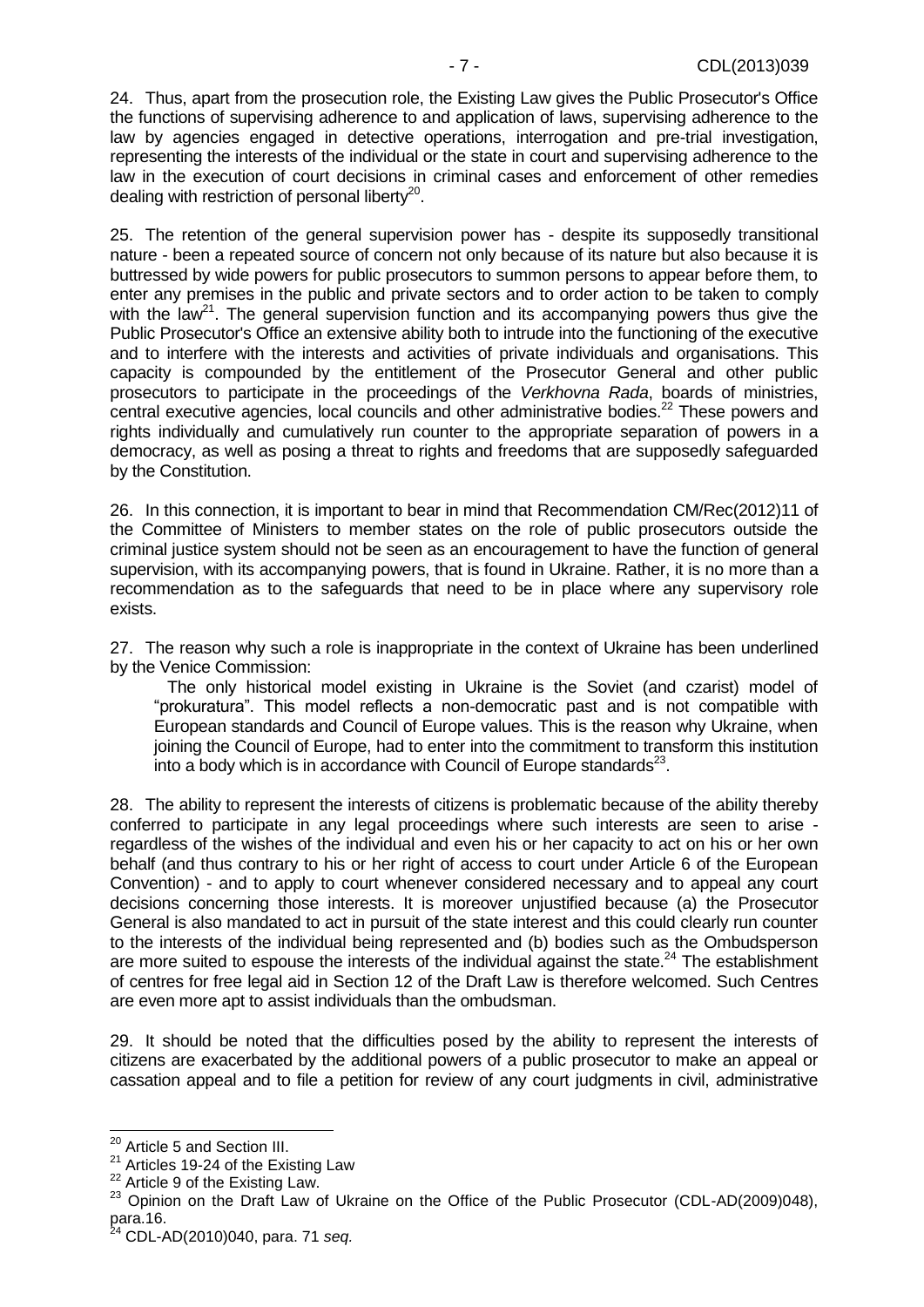and commercial cases, regardless of whether or not he or she has been involved in any proceedings leading to those judgments<sup>25</sup>.

## <span id="page-7-0"></span>C. Other problems

<span id="page-7-4"></span>30. Other concerns that have been expressed in earlier opinions that remain especially pertinent for the Existing Law, and thus the reform of the law dealing with the prosecution service in Ukraine, relate to:

- $-$ the threat to independence resulting from the relative shortness of the term of office, when coupled with the power of reappointment, of the Prosecutor General and subordinate public prosecutors<sup>26</sup>;
- the threat to independence also resulting from the absence of adequate guarantees against the dismissal of the Prosecutor General<sup>27</sup>;
- the absence of any input by a technical, non-political body in the appointment process for the Prosecutor General;
- the absence of any independent oversight over the operation and management of the Public Prosecutor's Office;
- the absence of arrangements to ensure that the assignment and re-assignment of cases meet the requirements of impartiality and independence and maximise the proper operation of the criminal justice system;
- -the absence of objective criteria, such as competence and experience, governing the careers of public prosecutors $28$ ;
- the absence of adequate remedies for public prosecutors concerned about being asked to carry out unlawful orders or instructions given by their superiors;
- the absence of objective criteria and a fair procedure for disciplinary action against public prosecutors<sup>29</sup>; and
- the potential to restrict investigation and reporting by the media through the ability to prohibit 'interference' with the functions of the Public Prosecutor's Office<sup>30</sup> .

31. Previous drafts and the present Draft Law are very detailed and regulate issues which could be transferred to by-laws and decrees. Such a detailed regulation may cause confusion and contribute to not being able to distinguish important issues from less important ones.

# <span id="page-7-1"></span>**IV. Article by article analysis**

32. In response of the repeated criticisms, the Ukrainian authorities prepared a new Draft Law on the Public Prosecutor's Office. This Draft Law has been prepared by the Presidential Administration, in consultation with Prosecutors General's Office and other stakeholders. A detailed article by article evaluation of the new Draft Law show the welcome advance made by the drafters but also identifies some issues that need to be addressed.

<span id="page-7-2"></span>A. Section 1. The Principles of Organisation and Operation of Public Prosecutor's Offices

33. Article 1 states in an appropriate, but very general, manner the role to be performed by the Public Prosecutor's Office.

<span id="page-7-3"></span>34. Article 2 sets out in paragraph 1 four functions to be performed by the Public Prosecutor's Office, namely, prosecution, representation of the interests of the individual or the state,

 $\overline{\phantom{a}}$  $25$  Article 37 of the Existing Law.

<sup>&</sup>lt;sup>26</sup> Article 2 of the Existing Law.

<sup>27</sup> *Ibid*.

<sup>&</sup>lt;sup>28</sup> See Section IV of the Existing Law.

<sup>&</sup>lt;sup>29</sup> See Article 46-2 of the Existing Law.

<sup>&</sup>lt;sup>30</sup> Article 7 of the Existing Law.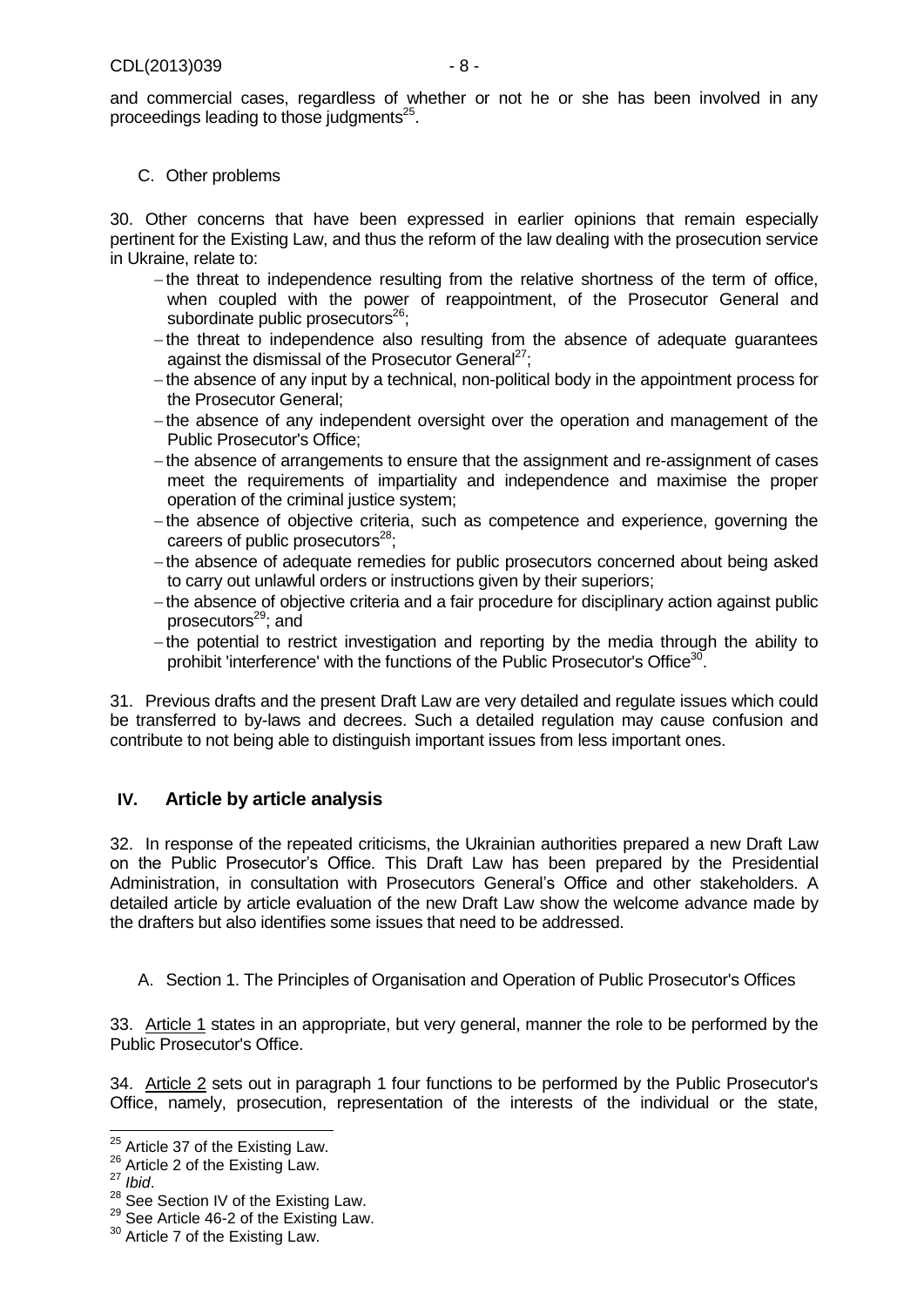supervision agencies engaged in detective operations, interrogation and pre-trial investigation and supervision of execution of court decisions in criminal cases and observance of laws dealing with restraint of personal liberty. As has already been indicated, $31$  certain of these functions are problematic.

35. Given the concern about the excessive nature of the powers of public prosecutors, the stipulation in paragraph 3 that 'the Public Prosecutor's Office shall not be charged with functions that are not established in the Constitution of Ukraine' is warmly welcome. Of course, this provision will become fully useful only following amendements to Article 121 of the Constitution<sup>32</sup>.

<span id="page-8-0"></span>36. There is a need to specify that the phrase 'cases stipulated by *the law*<sup>33</sup> in paragraph 1.2 only refers to the Draft Law. It should not extend to other legal provisions to perform functions not envisaged by the Constitution and the Draft Law. This point is of particular importance in view of the proposed amendments to Articles 7 and 259 of the Code of Ukraine on Administrative Offences insofar as these refer to 'supervision of compliance with the laws in the area of anti-corruption<sup>34</sup>. These elements of the proposed amendments exceed the scope of functions envisaged by them and should thus be deleted. Moreover, a wider construction of the phrase cited above would also have the effect of allowing the prosecution to represent the interests of an individual in circumstances beyond those specified in Article 24 of the Draft Law which would be clearly inconsistent with European standards. Thus, this paragraph should make this restricted meaning for the phrase clearer, perhaps by the insertion of 'present' before 'law'.

<span id="page-8-1"></span>37. Furthermore, the specification in paragraph 1.2 that the Public Prosecutor's Office should have the function of representing the 'interests of ... the state in court' is unduly broad since those interests could theoretically cover any matter that the state considers to relate to its functions or could be of general concern for it, even if that would involve intervention in proceedings that address the specific legal rights and obligations of individuals and private entities. Although Article 24.3 goes some way to potentially limiting the scope of this provision by excluding the right of representation where the function is entrusted to a particular governmental entity other than the Public Prosecutor's Office<sup>35</sup>, there is still imprecision as to the interests for which representation can be provided. Therefore, pending the elimination of this function entirely, it would be appropriate to define strictly the nature of the interests for which representation can be provided. This might be achieved by excluding representation where the interests are no more than moral or political through providing that this is possible only where the state's specific legal rights would actually be affected.

<span id="page-8-2"></span>38. Article 3 sets out a statement of principles that are meant to govern the work of the Public Prosecutor's Office. This article is entirely appropriate and is a welcome development of the rather terse statement of principles in Article 3 of the Existing Law. Of particular note is the inclusion in the statement of the political neutrality of the Public Prosecutor's Office, the inadmissibility of the illegitimate interference of the Office in the functions of the legislative, executive and judicial authorities, respect for the independence of judges and transparency of the Office's operation.

39. However, it should be noted that not only is the definition of the rule of law in paragraph 1.1 not one that is generally used but it is also different from the elaboration of the requirement to respect the rule of law in Article 5 of the Code of Professional Prosecutorial Ethics and Conduct adopted in 2012. The objective specified in the definition in paragraph 1.1 is certainly not objectionable but it would be preferable for this objective to be a discrete principle in Article 3 as it is in Article 6 of the Code - and the rule of law to be defined in a manner consistent with the Code.

<sup>&</sup>lt;sup>31</sup> See para. [28](#page-6-0)[-29.](#page-6-1)

 $32$  See para. [75.](#page-13-1)

<sup>&</sup>lt;sup>33</sup> Emphasis added.

<sup>&</sup>lt;sup>34</sup> See clause 2 of Section 12.

 $35$  But see para. [87.](#page-15-0)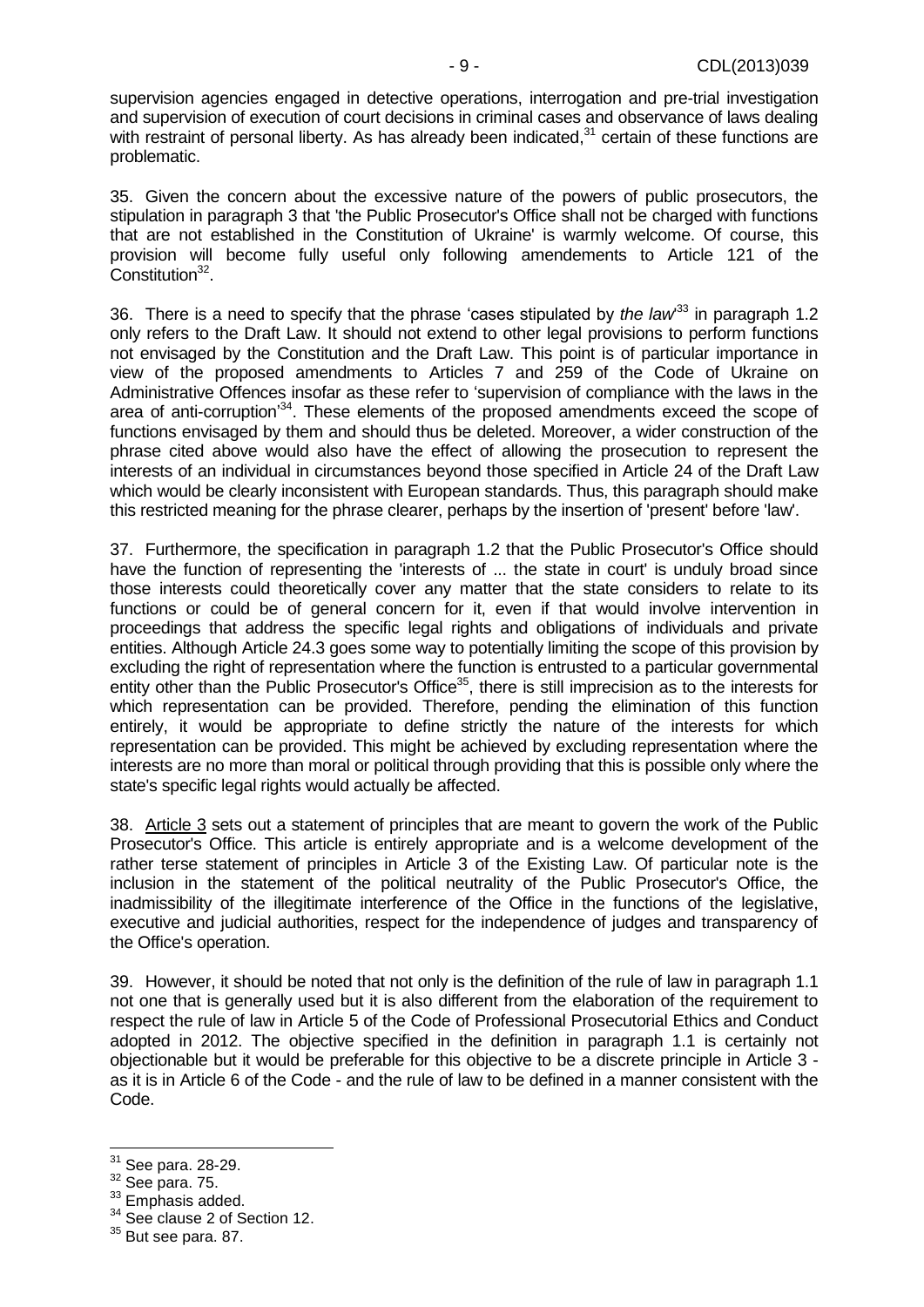40. It should also be noted that the list of provisions in Article 3 adds 'territoriality' to the list of requirements set out in the Code but omits from the latter list the following principles: priority of interests; tolerance; equality before the law; humanism; presumption of innocence; professional integrity and dignity; promotion of trust in prosecutorial authority; confidentiality; no engagement in the fulfilment of wrongful decisions or assignments; and model behaviour and discipline. Undoubtedly the principle set out in Article 3 of the Draft Law might be interpreted to embrace at least some of the requirements set out in the Code but it would be preferable for Article 3 to be harmonised more explicitly with the list in the Code.

<span id="page-9-1"></span>41. The term 'illegitimate interference' in paragraph 1.6 is one that figures in many provisions of the draft Law but in English at least the word 'illegitimate' has a wider resonance than 'unlawful' or 'illegal'. However, this may be just a matter of translation since, for example, 'illegal interference' is used in Article 16.1.3 but 'illegitimate interference is used in Article 16.2 and Article 44.1.7 refers to intervention in 'the manner other than established by the law'. This may be a problem of translation only.

42. Article 4 recalls the hierarchy of norms including the direct applicability of international treaties and is a welcome provision.<sup>36</sup>.

43. Article 5 limits the execution of the functions of the Public Prosecutor's Office to public prosecutors and is not inappropriate. However, it should be made clear that this exclusivity clearly does not apply to functions that can also be performed by other entities, such as the Ukrainian Parliamentary Commissioner for Human Rights<sup>37</sup>.

44. Article 6 establishes an obligation for the Prosecutor General's Office to inform the public and the *Verkhovna Rada* about its operations is entirely new and is welcome because it gives substance to the transparency principle in Article 3.1.8.

45. However, there is a need to clarify whether the obligation relating to the public relates just to the Prosecutor General's Office (as paragraph 1 provides) or extends to the Public Prosecutor's Office as well (as is implied by paragraph 3)

46. Moreover, given the importance of securing the independence or autonomy of the public prosecution service, it would be desirable for there to be greater emphasis in paragraph 2 on the reporting obligation of the Prosecutor General's Office to the *Verkhovna Rada* being of a general character and thus not extending to the provision of details about individual cases. This might be achieved, for example, by this provision stipulating that the *Verkhovna Rada* being informed about the 'overall' activities' of the Public Prosecutor's Office or about its operation 'as a whole', with the provision of relevant statistics and an analysis of the range of work undertaken.

# <span id="page-9-0"></span>**B. Section 2. Organisational Principles of the Public Prosecutor's Office**

47. Article 7 establishes the structure for the Public Prosecutor's Office, involving the Prosecutor General's Office and regional and local public prosecutors. It also provides for unified principles of organisation and operations for the Public Prosecutor's Office, the unified status of public prosecutors, unified procedures of organisational support, funding exclusively from the State Budget and the resolution of internal issues by prosecutorial self-governance authorities. Apart from the appropriate restriction on funding sources, this provision is notable for the introduction of the notion of prosecutorial self-governance.

48. As compared to the Article 7 of the Existing Law, the Draft Law does not provide for specialisation within the Public Prosecutor's Office, for example on anti-corruption, organised crime or juvenile justice. Such a possibility could be authorised together with procedural

 $36$  On the issue of treaties concluded by the Prosecutor General, see however paras. [182-](#page-27-3)[183.](#page-28-2)

<sup>37</sup> See paras. [101-](#page-17-0)[103.](#page-17-1)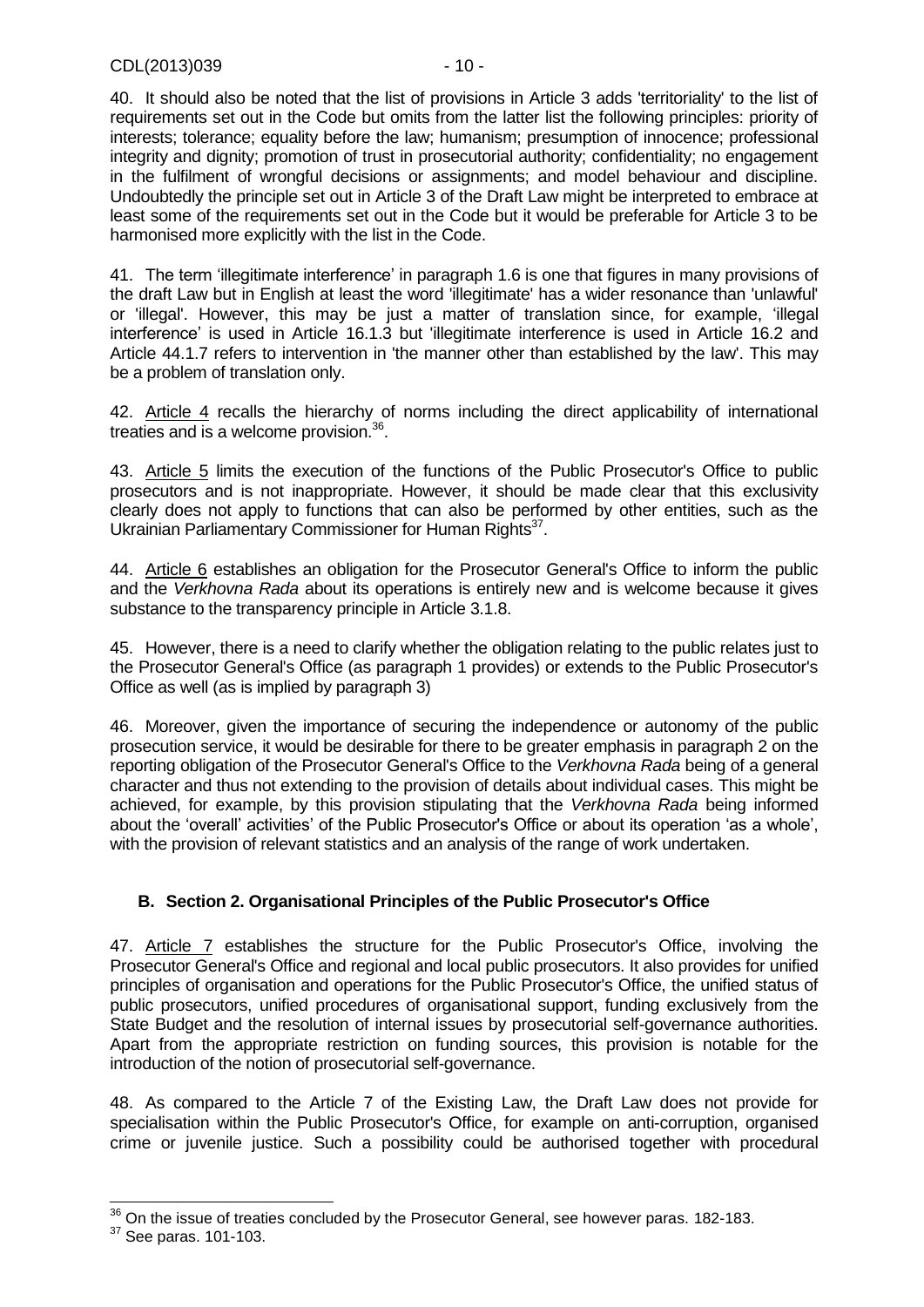guarantees ensuring that the same level of protection of individual's rights applies as for ordinary prosecutors.

<span id="page-10-1"></span>49. Article 9 sets out the range of powers enjoyed by the Prosecutor General, and seems generally appropriate. In particular, as regards the appointment and dismissal of public prosecutors to administrative positions (which are to be held for five years and to which reappointment is possible), it is welcome that the decision is not left entirely to the Prosecutor General since the Draft Law also envisages a role for the Prosecutors' Council of Ukraine in respect of appointments and roles for both it and the Qualifications and Disciplinary Commissions in respect of dismissal<sup>38</sup>. However, this role of the Prosecutors' Council of Ukraine in relation to appointments is only one of making recommendations<sup>39</sup> and, while the grounds for dismissal are elaborated in the Draft Law, there are no provisions specifying the criteria for appointment, and (perhaps even more importantly given the risk of improper influence) for reappointment, to administrative positions. There is thus a need for the inclusion in the Draft Law - possibly in Article 40 - both of the criteria required for such appointments (essentially ones relating to experience, integrity, judgment and management) and the process whereby this is to be assessed. Furthermore, it would also be appropriate for the Draft Law to require a reasoned decision for refusing to follow the recommendations of the Prosecutors' Council of Ukraine.

50. Moreover, there is a need to clarify what is the scope of the power in paragraph 1(10) to 'approve acts on issues related to organisation of the activity of the prosecution service'. In particular, it would be helpful to know whether this power just concerns internal organisation, which would be appropriate so long as it does not run counter to legislation, or extends to the exercise of prosecutorial discretion, which could go beyond the guidelines referred to in paragraph 1(12) and thus encroach unjustifiably on the independence of prosecutors.

51. Furthermore, some clarification as to the nature and extent of the powers conferred by 'other laws' - as referred to in paragraph 1(13) - would be desirable in order to establish whether the change being made by the Draft Law is as extensive as appears to be the case.

## <span id="page-10-0"></span>**C. Section 3. The Status of Public Prosecutors**

52. Article 16 first lists the various arrangements in the Draft Law that are intended to secure the independence of public prosecutors - some of which are elaborated in it but most of which rely on other provisions - and all are generally appropriate.

<span id="page-10-2"></span>53. These arrangements should clearly include ones to ensure there is no improper interference with the exercise of the powers of public prosecutors, as Article 16.1.3 and 16.1.4, Article 16.2 and Article 16.4 ostensibly purport to do. However, there is a need for the scope of what is 'improper' to be clearly defined not only to satisfy the requirements of Article 7 of the European Convention that there be no risk of arbitrary prosecution, conviction or punishment but also to ensure that the scope of the powers of the public prosecutor is not inconsistent with Council of Europe standards<sup>40</sup>.

<span id="page-10-3"></span>54. Unfortunately, there is some uncertainty about whether Article 16.1.3 and Article 16.2 are concerned with unlawful or the more imprecise 'illegitimate' interference - as has already been noted<sup>41</sup> - but it is assumed that the former is intended. Nonetheless, apart from that possible concern (which may not be justified), there is a lack of precision as to the grounds for imposing liability since paragraph 1.4 refers to 'statutory liability for 'contempt of the public prosecutor' and paragraph 4 refers to ' influence on public prosecutors exerted *in any way*' <sup>42</sup> and 'disrespect of public prosecutors' entailing 'liability established by law'. There is no further reference to either term in the Draft Law and there is a need to establish both where this liability is established and

 $38$  Articles 50.6 and 73.

<sup>39</sup> Article 73.6.1.

<sup>40</sup> See paras. [25](#page-6-2)[-29.](#page-6-1)

 $41$  See para. [41.](#page-9-1)

<sup>42</sup> Emphasis added.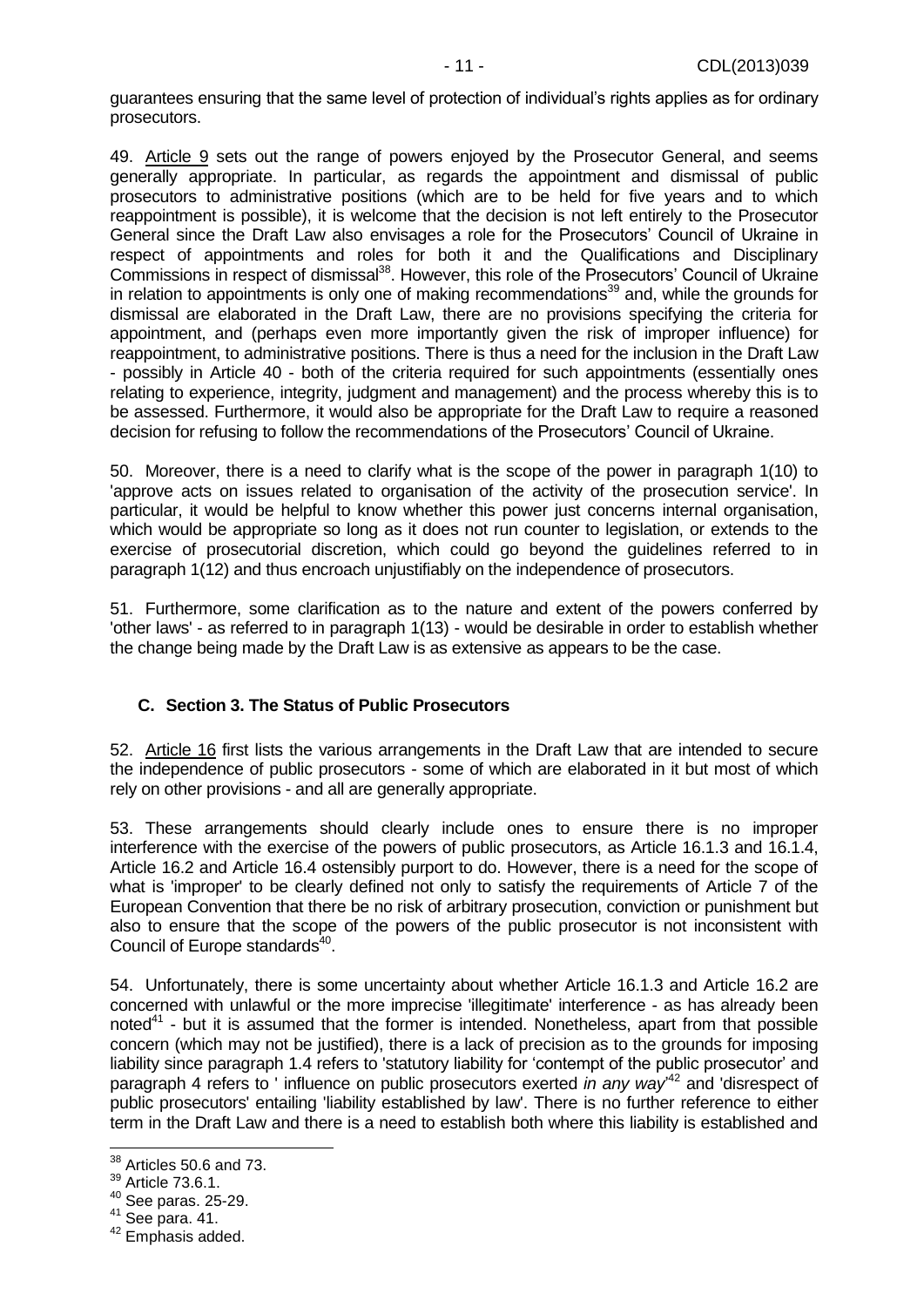whether its scope is in any way defined. At first sight, at least, the position regarding the latter might be seen to compare unfavourably with the second paragraph of Article 7 of the Existing Law, which states: 'Any influence exerted upon an officer of a public prosecutor's office with the aim to prevent discharging of his/her duties or make him/her adopt an unjustified resolution shall entail liability as provided by the law'. The present formulation - particularly of the concepts in paragraph 4 - is such that liability could be imposed in a way that curtails media freedom and public comment in a manner inconsistent with Article 10 of the European Convention. Such liability risks suffocating legitimate criticism and public debate. Amendments of these provisions are thus necessary to preclude the unjustified interference with media activities. Consequently, **liability for 'disrespect' in Article 16 should be clearly defined in the law and should exclude legitimate criticism according to the European Convention on Human Rights and the case-law of the European Court of Human Rights.**

55. There is also a need to clarify what powers are implied in the obligation in paragraph 5 to 'take the necessary measures to eliminate the threat' to a public prosecutor's independence.

56. The focus of Article 17 is on the extent to which public prosecutors are subject to direction by their superiors. As such it appears to make a distinction between the unqualified obligation to follow administrative orders, whether issued by the Prosecutor General or the heads of regional public prosecutor's offices, local public prosecutor's offences and structural units, and the extent to which instructions (and possibly administrative orders) can be issued by Higher Public Prosecutors (as defined in paragraph 3) regarding the performance of prosecutorial functions.

57. The obligation to follow administrative orders seems unproblematic as it is clear from paragraph 1 that it is restricted to organisational matters and cannot be a justification for limiting or infringing the independence of public prosecutors in the exercise of their prosecutorial powers.

58. The Venice Commission insists that the 'independence' (or autonomy) of prosecutors is different from that of judges.<sup>43</sup> As such, instructions to inferior prosecutors are not contrary to European standards but procedural guarantees are required to avoid possible abuse of this power of senior prosecutors. However, as regards the instructions that can be issued by Higher Public Prosecutors, the Draft Law is far from clear given the formulation of the supposed safeguard of independence in paragraph 3 - i.e., that public prosecutors, when exercising powers associated with the performance of prosecutorial functions, 'shall be independent and independently make decisions regarding the procedure of exercising such powers, guided by law' - and the terms both of the power to issue instructions in the same paragraph and the reference in paragraph 4 to administrative orders and instructions 'directly relating to the public prosecutor's exercise of prosecutorial functions'.

59. Firstly, the use of 'independence' in paragraph 3, while undoubtedly meant to refer to the guarantee in Article 16, is too vague a concept in the present context and it would be clearer if it were simply stated that a public prosecutor was 'not obliged to act under the direction of a Higher Public Prosecutor except as specified below'.

60. More importantly, the protection of 'independence' in paragraph 3 seems to be concerned with procedure rather than substance since it refers just to 'the procedure of exercising such powers'. The key components of the standard on internal/individual independence of prosecutors - namely, the right to request that instructions addressed to a prosecutor in individual cases are confirmed in writing, a procedure for requesting a replacement prosecutor and, in cases of alleged illegality, the right to complain to a court or an independent body like a prosecutorial council should thus be introduced into this paragraph.<sup>44</sup>

61. Moreover, in view of the country-specific circumstances<sup>45</sup>, it would also be appropriate to underline the protection against hierarchical interference in individual cases by stipulating that any specific orders or instructions given to a public prosecutor by a Higher Public Prosecutor

 $\overline{a}$ 

 $43$  CDL-AD(2010)040, para. 86.

<sup>44</sup> CDL-AD(2010)040, para. 040.

 $45$  See para. [27.](#page-6-3)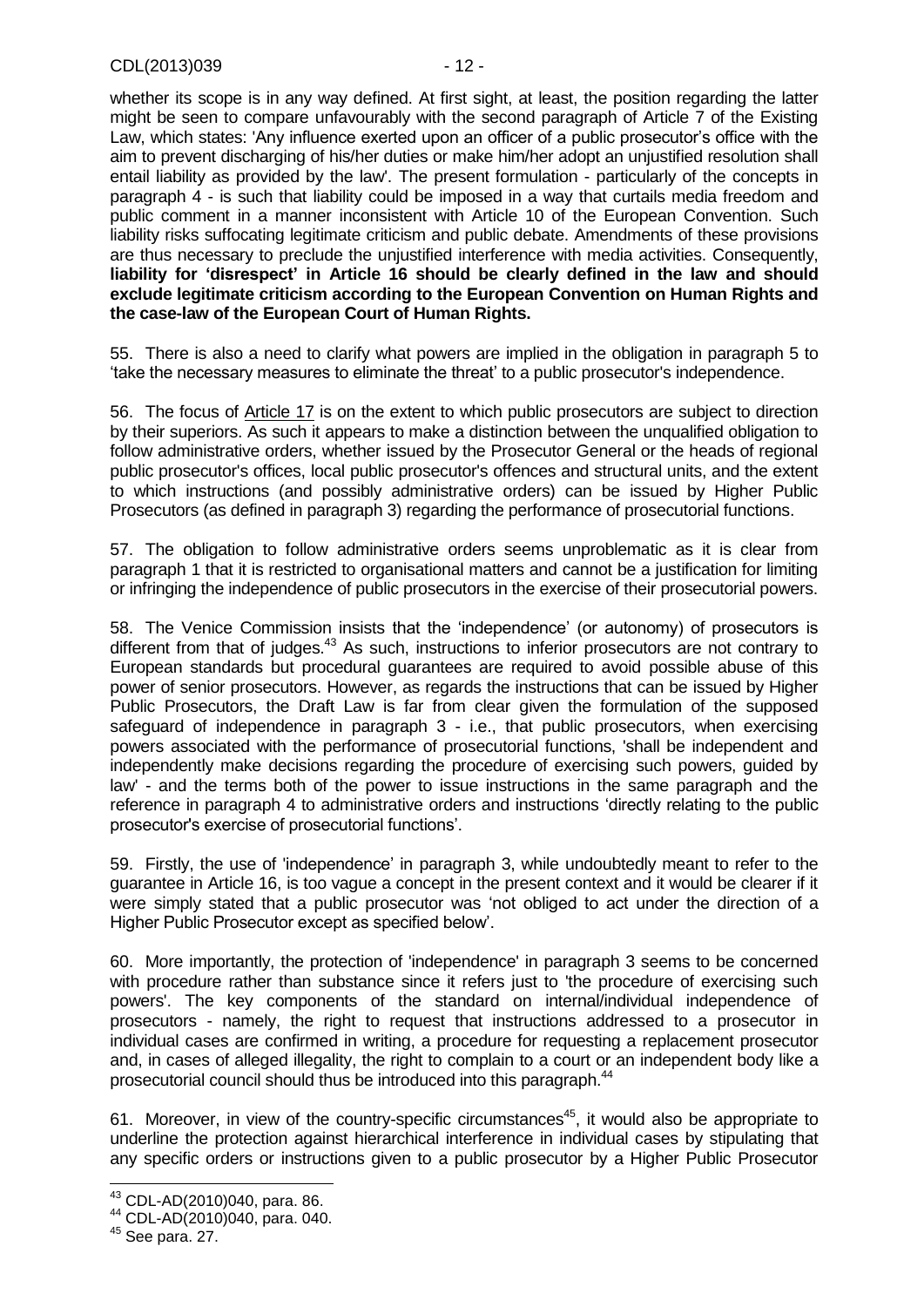must always be made in writing together with the right of the public prosecutor concerned to be able to request further reasoning for the instruction, which should also be provided in writing.

62. Furthermore, the authorisation by paragraph 4 of not only 'instructions' but also of 'administrative orders' 'directly relating to the public prosecutor's exercise of prosecutorial functions' blurs the distinction between the two categories of hierarchical powers and the activities of public prosecutors seemingly introduced in the first three paragraphs of the present provision.

63. Paragraph 4 properly provides that the issuing or execution of a manifestly criminal order or instruction by a Higher Public Prosecutor shall entail liability under the law. However, it ought also to be made clear that a public prosecutor must not only decline to follow such an order but also can both require that he or she be no longer required to handle any case affected by such an instruction or order and complain to a court or independent body about the allegedly illegal order or instruction.

64. **To sum up, ideally all instructions to an inferior prosecutor should be given in writing, and oral instructions should be confirmed in writing upon request (or withdrawn) and in case of an allegation that an instruction is illegal a court or an independent body like a prosecutorial council should decide on the legality of the instruction.<sup>46</sup>**

65. Finally, consistent with the principles of transparency and accountability, the Draft Law should specify that **all general instructions and policy guidelines issued to public prosecutors must be published.**

66. The heading 'Incompatibility Requirements' for Article 18 does not seem entirely apt as its content is about the activities that public prosecutors should not engage in rather than anything that they are required to do.

67. Article 18.5 is not objectionable but it seems odd to locate it under the heading 'Incompatibility Requirements' since it is providing the opportunity of secondment to a Qualifications and Disciplinary Commission of Prosecutors, the National Academy of Prosecutors of Ukraine and other institutions as prescribed by law. Of course, it is entirely appropriate for public prosecutors seconded to such institutions not to hold the office of public prosecutor during their secondment. However, the provision authorising secondment should be distinct from that restricting the ability to hold the office of public prosecutor when on secondment.

68. Furthermore, the requirements set out in this provision are incomplete in that they appear to address only links with public institutions as it is assumed, but needs to be confirmed that 'representative mandate' in paragraph 1 only concerns public elective office and would not extend to elected positions (for example, in a church or the parent's association of a school). However, some involvement with the private sector, such as business activities and membership of certain organisations, will also have the potential to be incompatible with the performance of the role of public prosecutor and it would be appropriate for this provision to be extended to cover that sort of involvement.

69. Article 19 sets out for the first time the general rights and duties of a public prosecutor including to become members of trades unions - and is clearly both appropriate and welcome.

70. However, it would be desirable for the source of the 'rules of prosecutorial ethics' referred to in paragraphs 2 and 4.4 to be identified as otherwise the basis for any alleged shortcoming might lack the certainty required for obligations giving rise to disciplinary and related liability. Presumably the source of those rules is the one referred to in Article 69.2.5, namely, the Code of Professional Ethics and Conduct of Public Prosecutors to be approved by the All-Ukrainian Conference of Public Prosecution Employees. However, it should be noted that there is no provision in the transitional provisions making applicable the Code of Professional Prosecutorial

 <sup>46</sup> CDL-AD(2010)040, para. 59.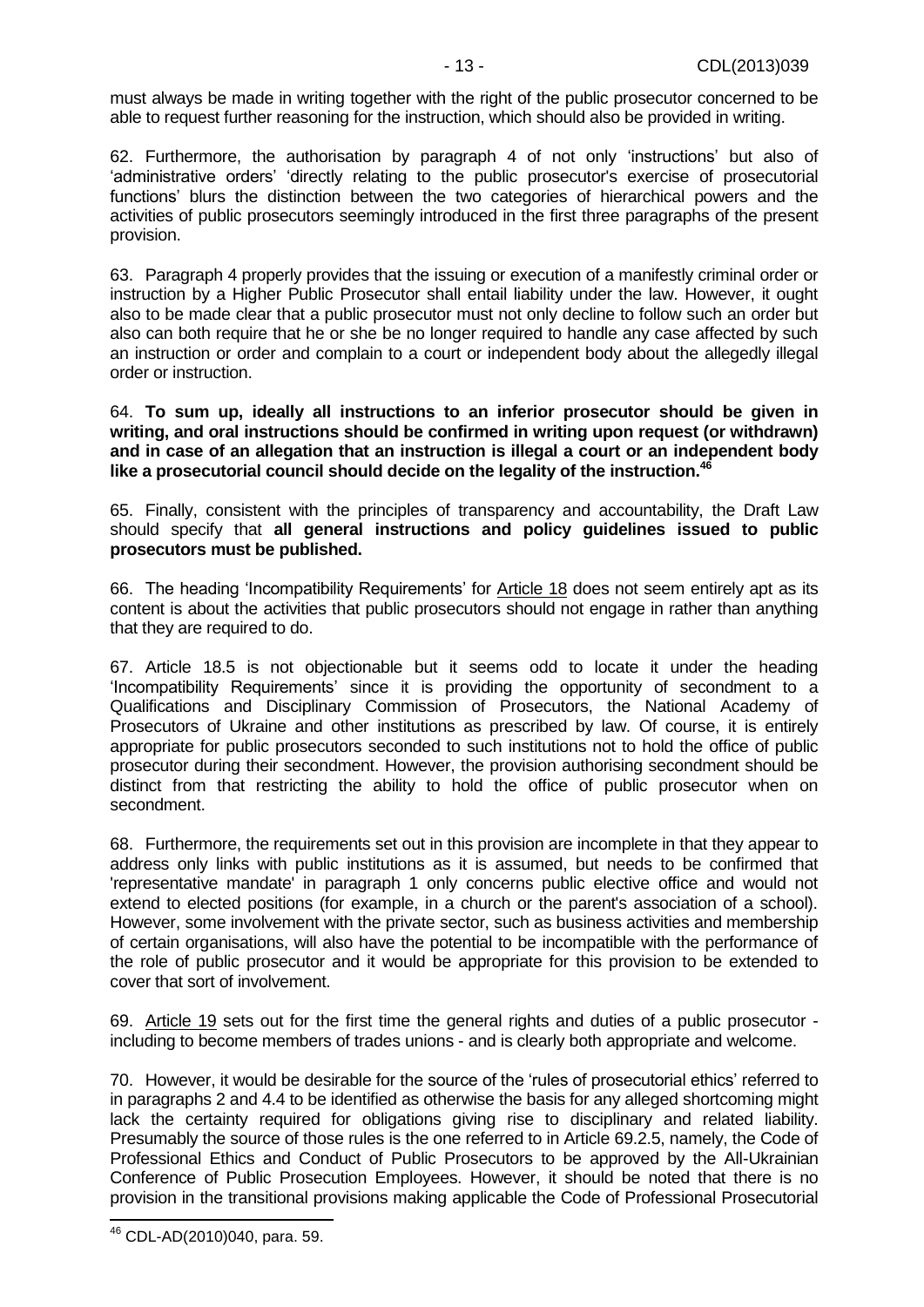71. In addition, it would be appropriate for paragraph 4.3 to specify that prosecutors should abide by all laws and not just the one on anti-corruption<sup>47</sup>, even if a specific reference to the latter law is understandable and not inappropriate.

72. Furthermore, it would be appropriate to specify in this provision either that there is a duty to make an annual declaration of assets, income, expenses and financial liabilities or to indicate where this duty is imposed since non-compliance with it is specified in Article 44.1.4 as a ground for disciplinary proceedings but nowhere in the Draft Law is there an explicit requirement to make such a declaration.

73. Articles 20-22 deal with issues relating to the liability of public prosecutors - which is new and their service ID cards and class ranks, none of which is, in principle, problematic.

74. However, the possibility given to the Prosecutor General by Article 22.4 to appoint prosecutors to the higher class ranks (with the consequence of a higher level of remuneration) mentioned in paragraph 1.2-.4 without following the regular promotion system can have the effect of undermining prosecutorial independence as such promotion does not depend upon any objective criteria. Such criteria should be introduced and compliance with them should be verified by the High Qualifications and Disciplinary Commission.

# <span id="page-13-0"></span>**D. Section 4. Exercise of Public Prosecutors' Powers**

## **1. Scope of the representation**

<span id="page-13-1"></span>75. The general concern about the retention of the function of representation of the interests of the individual and the state in court has already been raised above<sup>48</sup>. Article 121 of the **Constitution should be amended to remove the function of representation of the interests of individuals.** Section 12 of the Draft Law already provides for the establishment of centres for free legal aid, which should to take over from the prosecutor's office the representation of the interests of individuals together with specialised agencies established to look after the interests of persons unable to act on their own behalf (tutors etc.). Pending this constitutional amendment and the full availability of the centres the incompatibility of this representation by the prosecution service with Council of Europe standards should be minimised through amendments to the Draft Law. Any remaining exercise of this function by the prosecution service should be only subsidiary to the availability of the services of the legal aid centres.

76. Article 24, paragraph 1, refers to the ability of the public prosecutor to take 'procedural and other actions aimed at protection of interests of a citizen or the state in the manner prescribed by procedural law'. This provision does not make it particularly clear what is intended to be the procedural status of the public prosecutor in the relevant proceedings. It seems to be implicit in paragraphs 2-4 and Article 25 that the prosecutors are entitled to act on behalf of a party (plaintiff or applicant) regardless of the wishes of the individual concerned and even his or her capacity to act,<sup>49</sup> as well as the views of the relevant entities when representing state interests. Taking into account that – in contrast to the position of the Ukrainian Parliament Commissioner for Human Rights - the proposed amendments to the Civil Procedural Code of Ukraine do not extend to the prosecutor's role in representing the interests of citizens or the state under paragraph 2 of Article 45, it is to be concluded that the Draft Law intends to maintain an unqualified discretion for prosecutors to interfere with the right of access to court of the individuals and entities in issue.

 $\overline{\phantom{a}}$ <sup>47</sup> Presumably the Law of Ukraine *On Preventing and Combating Corruption*.

<sup>48</sup> See paras. [28](#page-6-0)[-29](#page-6-1) and [36](#page-8-0)[-37.](#page-8-1)

 $49$  See para. 28.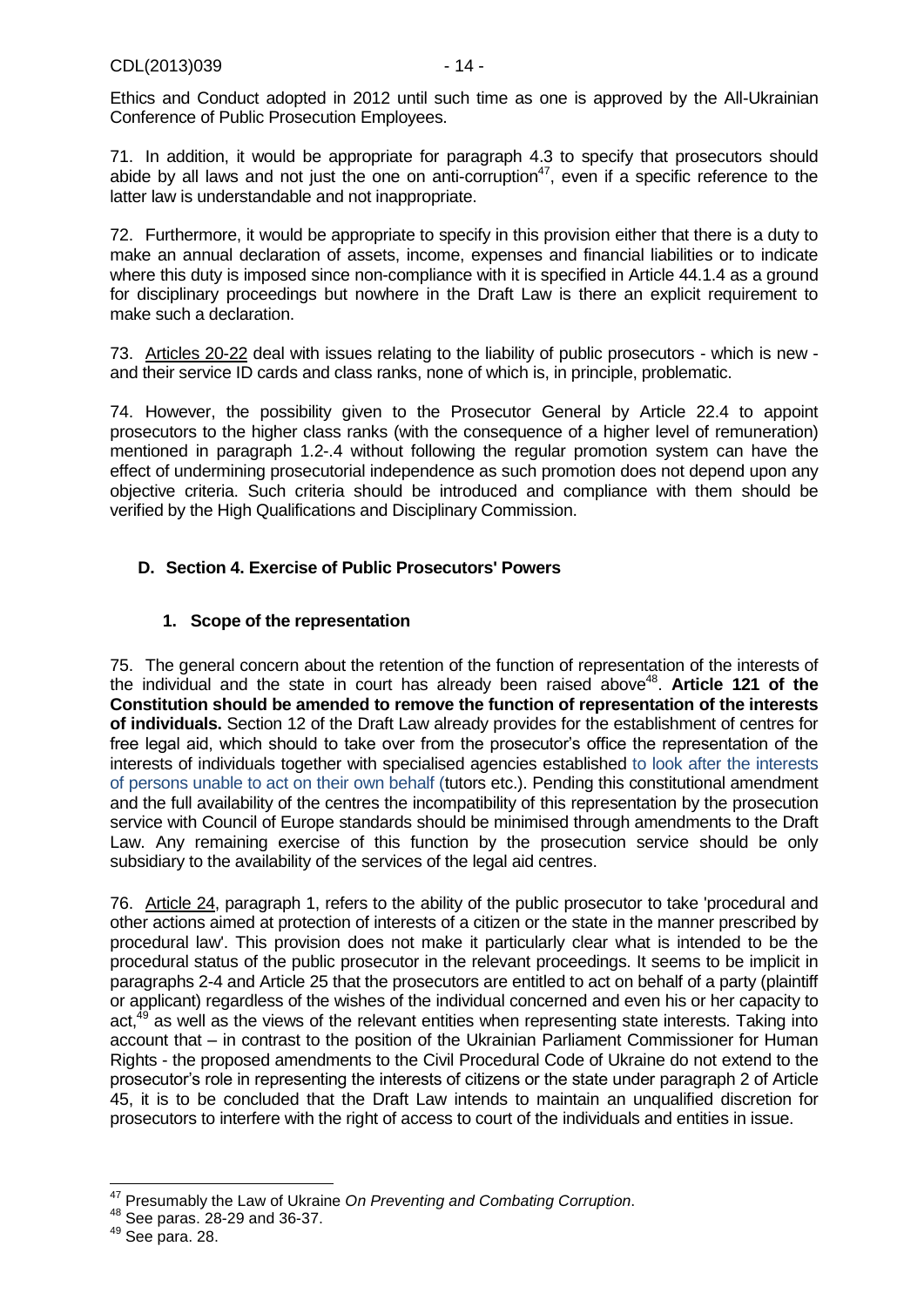77. This uncertainty exists also in the proposed amendment to be made by the Draft Law to the Law of Ukraine *On Enforcement Proceedings*, under which a public prosecutor will be entitled to:

*"join enforcement proceedings initiated by others provided that he/she represented interests of a citizen or the state in the court in a respective case."* and can become *"a party to those enforcement proceedings". 50*

<span id="page-14-0"></span>78. Even if the public prosecutor were to intervene in proceedings where he or she is clearly and justifiably representing either an individual who is not in a position to act for him or herself<sup>51</sup> or the state in circumstances where the specific legal rights of the individual or the state are clearly engaged by proceedings which the individual or the state did not initiate and where they have not been the original defendant, the public prosecutor should be limited to exercising only the specific powers available to the individual or the state themselves in the relevant proceedings.

<span id="page-14-1"></span>79. It would be appropriate therefore to amend Articles 24 and 25, as well as the relevant provisions of the Civil Procedure Code and the proposed amendment to the Law of Ukraine *On Enforcement Proceedings*, to state explicitly that, in the circumstances permitted, **the public prosecutor should only have the powers of the individual or state body (entity), which he or she represents.**

80. It is noted that, unlike Article 2 of the Draft Law but mirroring Article 121 of the Constitution, these provisions use the term 'citizen' rather than 'individual'. Insofar as this is not a matter of translation, this could entail an unjustified difference between citizens and any individual, contrary to Article 14 of the European Convention and Articles 24 and 25 should be amended to preclude this possibility.

81. The ability to represent the interests of a citizen is said by paragraph 2 of Article 24 to arise 'when the latter is incapable of independently protecting his/her infringed or contested rights or of exercising the procedural competences because of his/her minor age, incapacity or limited capacity'. This formulation clearly goes beyond intellectual capacity and could include situations in which a person does not have the means to bring proceedings to protect his or her rights, for which the introduction of legal aid ought to be an appropriate solution. It would, therefore, be appropriate to limit the capacity of representation by a public prosecutor to that of legal incapacity to act, whether by reason of age or otherwise.

82. However, there is also a need to clarify that the ability of public prosecutors to act on behalf of minors and others subject to legal incapacity does not allow them unilaterally to override the capacity of parents, of legal representatives or of others already authorized to act on their behalf and, if this is not the case, to amend the provision to ensure that this protection exists. This concern does not, of course, apply where a court has already removed the capacity of the parents, etc. for reasons specified in the relevant legislation. Furthermore, there ought to be an opportunity for the person said to be incapable of independently protecting his or her rights/exercising procedural competences to be able to challenge such an alleged incapacity. **The role of the prosecutor in representing the individual should be only subsidiary and both the individual and any person entitled to represent the individual should be able to challenge this representation in court.**

83. The additional provision in paragraph 4 for the representation of the interests of a citizen, as opposed to the state, does not seem to be consistent with the terms of Article 128 of the Criminal Procedure Code<sup>52</sup> and, in view of the latter provision, it is not actually necessary and should be deleted.

 $\overline{a}$  $50$  See clause 48 of section 12.

<sup>&</sup>lt;sup>51</sup> In the sense above, see para. [34.](#page-7-3)

<sup>52</sup> This provides as follows:

<sup>1</sup>. The person to whom pecuniary and/or non-pecuniary damage has been caused by a criminal offence or another socially dangerous shall have the right enter a civil action, in the course of criminal proceedings before the trial has commenced against the suspect, accused or to a natural or legal person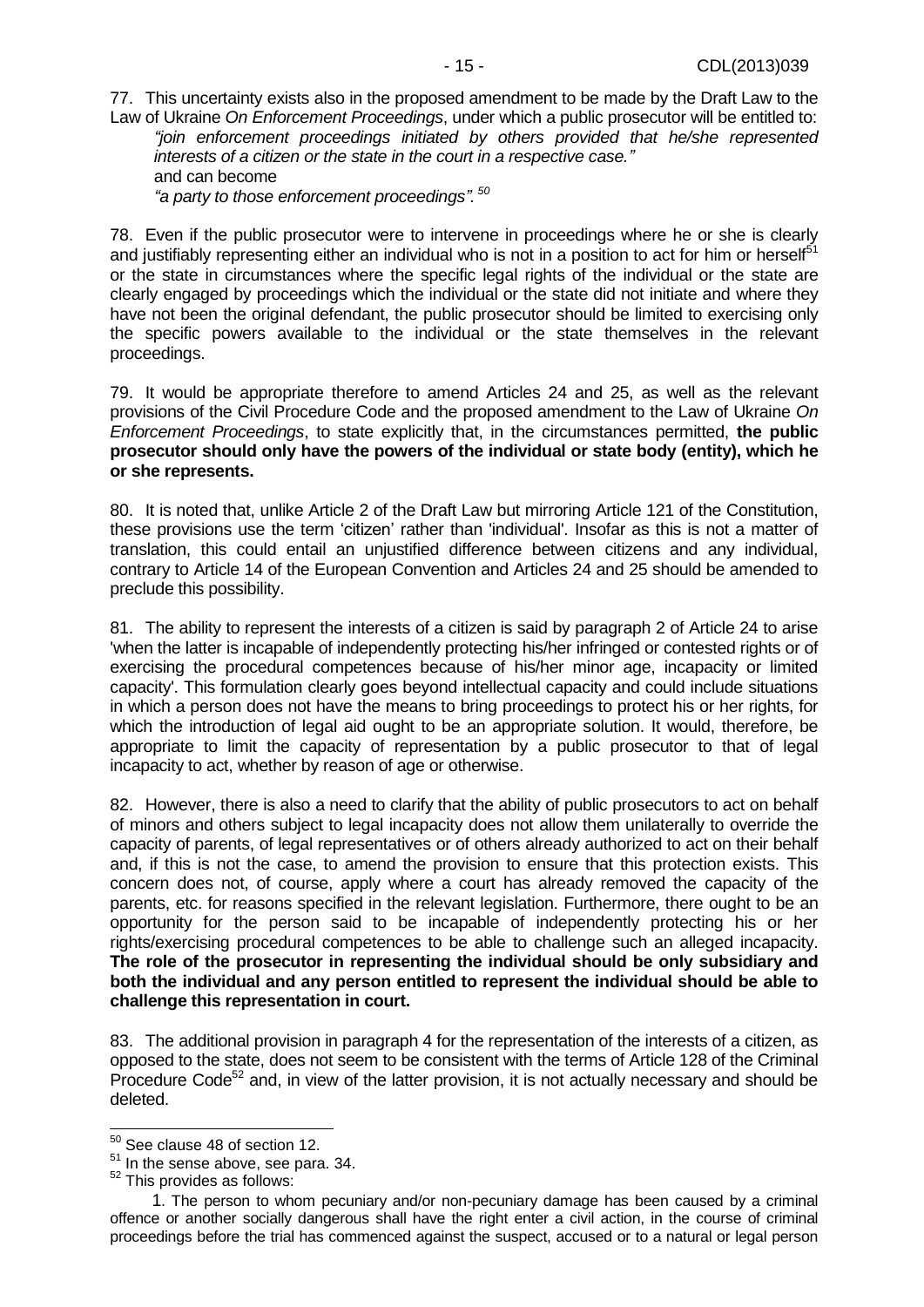84. The need to restrict the representation by public prosecutors of state interests to the specific legal rights of the state has already been noted $53$  and this provision should thus be amended to achieve this by providing a power of representation 'in the cases of violations or threat of violation of the state's specific legal interests' Furthermore, it should be confirmed that the term 'threat of violation' is no wider than the circumstances warranting anticipatory relief in civil proceedings.

85. Although it might be implied, **Article 24.2 should explicitly provide that a public prosecutor can represent the interests of an individual only after having presented justification for his or her intervention and after the acceptance of these grounds by the court.**

86. The absence of any corresponding provision in paragraph 3 of Article 24 with regard to the need for a public prosecutor to prove that he or she is entitled to represent the interests of the state suggest that this step is not required, notwithstanding the preconditions in that paragraph on a public prosecutor's ability to represent those interests. The difference in approach is unjustified and this paragraph should be amended to require that the entitlement to represent the interests of the state be established before the process can be pursued further.

<span id="page-15-0"></span>87. It should also be noted that, although the capacity of public prosecutors to represent the interests of the state under paragraph 3 of Article 24 is supposedly just a fallback position in that they should not intervene where other governmental entities have that role, this limitation is qualified by the specification that public prosecutors can act where the protection of state interests is not 'duly carried out', which could leave considerable leeway to public prosecutors as to the assessment made by these other governmental entities as to the need to bring proceedings in court and indeed allow the former to override the latter's judgment. This does not seem appropriate and this paragraph should be amended to restrict the power of representation simply to situations in which no other governmental entity has the capacity to provide representation. **In analogy to the procedure provided for in Article 24.2, the prosecutor should be allowed to take over the representation of state interests from other state bodies under Article 24.3 only after the approval by a court.**

88. The term "interests of the State" can be interpreted very widely and could include the general principle of legality, resulting that any supposedly incorrect application of the law, even in the relationship between private individuals, could be seen as a violation of State interests, which would allow the prosecutor to intervene. Such an interpretation of interests of the State would *de facto* re-introduce the general supervision. **In order to avoid an overbroad interpretation, Article 24.3 should define interests of the State as "legal rights of the State"** (e.g. property rights, rights to taxation etc.). A mere interest of public policy is not sufficient.

89. As there is no mention in paragraph 3 of Article 24 of the role of public prosecutors to represent state interests being excluded in the case of state companies, this provision might be interpreting as permitting them to act on behalf of those companies which would be entirely inappropriate given the role entrusted to their management. This paragraph should thus also be amended to exclude explicitly any capacity to represent the interests of state companies.

 $\overline{a}$ 

civilly liable by law for the damage caused by the acts of the suspect, accused or insane person who has committed a socially dangerous act.

<sup>2.</sup> A civil action in the interests of underage persons or persons lawfully declared incompetent or of diminished capacity may be entered by their legal representatives.

<sup>3.</sup> Civil action in the interests of the State shall be filed by a public prosecutor. Civil action may also be initiated by prosecutor in the cases stipulated for by the law and also in the interests of those citizens who cannot defend their rights on their own due to their physical or economic situation, being underage or elderly aged, incompetence or limited legal capacity.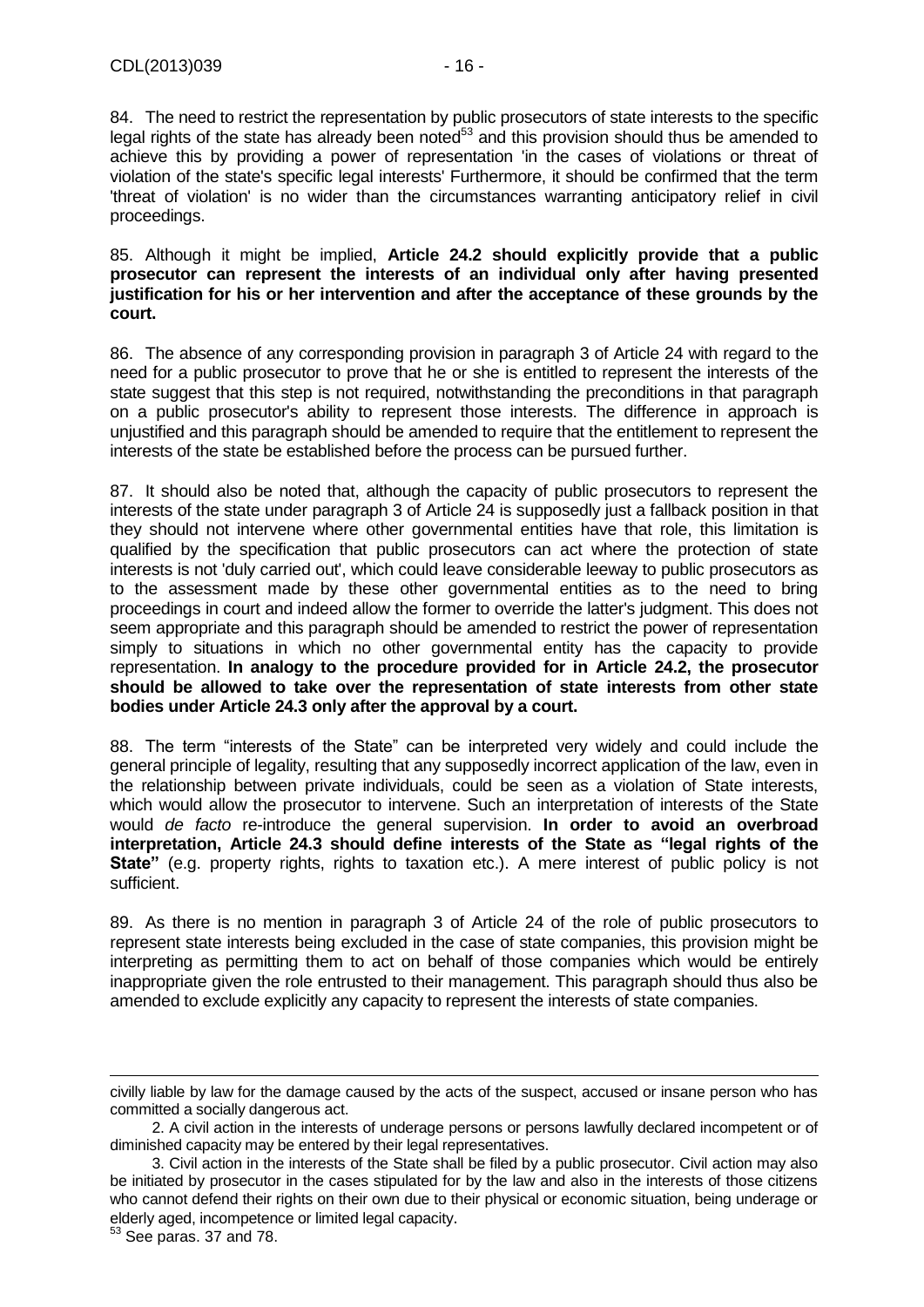#### **2. Powers conferred for establishing the grounds of representation**

90. The powers provided for in paragraph 5 seem far too wide. There is no 'procedural' sense in providing that a public prosecutor has the right to 'freely enter' all the premises listed in there, to receive copies of documents, to access databases, to conduct inspections or audits to see court files and to receive explanations. Only the last of these is stipulated to be with the consent of those affected rather than at the will of a public prosecutor. However, the public prosecutor should in fact only be seeking to attain the objectives implied in these powers by resort to the normal means that exist in civil procedure to obtain preliminary or interim judicial rulings for the purpose of preventing irreparable damage, securing and preserving potential evidence and pretrial disclosure.

91. These powers are very reminiscent of those exercisable under pre-investigative inquiries in the criminal procedure context and under the general supervision function. This impression is reinforced by the reference in paragraph 8 to the action to be taken by public prosecutors should elements of administrative or criminal offences be found. As a consequence there is a serious risk of an absence of an equality of arms and thus a violation of the right to a fair trial under Article 6.1 of the European Convention<sup>54</sup>. This serious problem cannot be remedied by simply attributing the same or similar powers to advocates as it seems to be intended in proposed amendments to be made by the Draft Law to the Law of Ukraine *On the Bar and Bar Association<sup>55</sup>* since there is no guarantee that prosecutors and lawyers would actually have the same material at their disposal. It may even be very problematic to grant some of these powers to advocates.

92. Moreover, these powers, particularly when taken with the formulation of paragraph 7, would lead to a considerable disparity between the position of public prosecutors and other 'ordinary' parties to civil proceedings, thereby creating an issue of equality of arms.

<span id="page-16-0"></span>93. **Without a court warrant, the powers in Article 24.5, especially the free access to premises and access to databases are inappropriate where a representative role is being played by public prosecutors and when they are only needed to establish the grounds for representation.** However, the objectives implied in these powers could still be attained by resort to preliminary or interim judicial rulings, i.e. the normal means that exist in civil procedure.

94. Similarly the proposed amendment to the Law of Ukraine *On Enforcement Proceedings* that allows the public prosecutor, for the purpose of checking whether there are grounds in place for him or her to join enforcement proceedings to 'see documents of such enforcement proceedings, make excerpts and copies thereof<sup>56</sup> should only be with the prior authorisation of the court concerned and after having shown cause why intervention in the enforcement proceedings would be justified. The proposed amendment should thus be amended accordingly.

95. Once the grounds for the representation of the interests of individuals or the state are established, Article 24.6 gives the prosecutor a number of powers, including initiating reviews of court decisions initiated by other persons. **Article 24.6 should clearly state that in representing individual or state interests, the prosecutor only benefits from the procedural rights of the party which he or she represents.**

96. Although the ability to conclude settlements before trial is in keeping with good civil procedure practice, the detail in paragraph 7 relating to the manner of achieving such settlements is both unnecessarily overlong and - when taken with the use of a 'note of alert' and the specific measures listed in this paragraph - gives the impression that the public prosecutor is directing rather than proposing and thus is acting under the powers accompanying the general supervision function. It would be sufficient for this provision simply to authorise the public

<sup>&</sup>lt;sup>54</sup> *Cf.* other situations where the public prosecutor benefited from a privileged position or was furnished with powers not available to another party, such as in *Reinhardt and Slimane-Kaïd v. France* [GC], no. 23043/93, 31 March 1998 and *Stankiewicz v. Poland*, no. 46917/99, 6 April 2006.

<sup>&</sup>lt;sup>55</sup> In clause 70 of Section 12.

<sup>56</sup> See clause 48 of Section 12.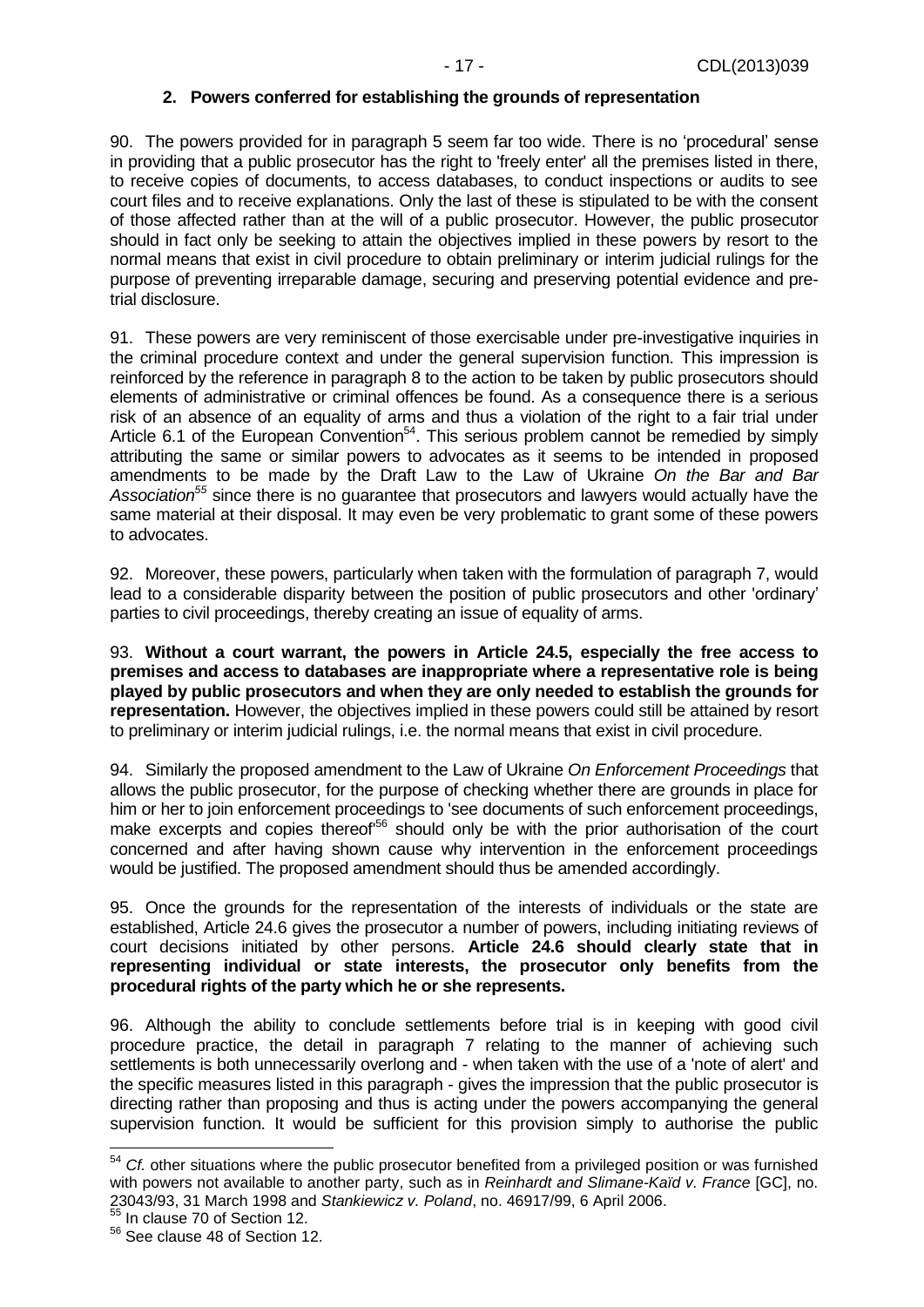prosecutor to conclude a settlement before trial. Paragraph 7 should thus be amended accordingly.

97. Only through the adoption of all the amendments set out above will a serious incompatibility with Council of Europe standards be averted.

98. Article 25 seeks to regulate the division of competences between various levels of prosecutors in case of representation of the interests of an individual or the state. It should not be read as giving any powers in addition to those set out in Article 24.

99. Article 25.5 provides that the Prosecutor General and his/her deputies as well as heads of regional public prosecutor's offices can file a claim for revision of a judgement by the Supreme Court against judgements passed in civil, administrative and economic matters. Contrary to the provisions of Article 25.4 and 24.6, Article 25.5 does not require the presence of any new circumstances for the claim. This may be unintended or be an error of translation. If however indeed a power were conferred upon the prosecutor to claim the revision of a final judgement in the absence of any new circumstances, this would be a violation of the *res iudicata* principle as well as Article 6 of the European Convention and should be changed.

100.Article 26 concerns supervision over observance of laws by the agencies conducting detective operations, inquiries and pre-trial investigations, as well as coordination between law enforcement agencies, and is unproblematic.

<span id="page-17-0"></span>101. However, it is important that the role which it establishes should be seen as complementing and not in any way undermining the role of the Ukrainian Parliamentary Commissioner for Human Rights as the National Preventive Mechanism pursuant to the Optional Protocol to the Convention against Torture and Other Cruel, Inhuman or Degrading Treatment or Punishment<sup>57</sup>.

102. It would also be appropriate to echo Article 17.4 by providing at the end of paragraph 1 of the present provision that the issuance of instructions beyond a public prosecutor's competence shall entail liability under the law.

<span id="page-17-1"></span>103.Article 27 concerns supervision over enforcement of laws in the enforcement of judgments in criminal cases and the application of coercive measures restricting personal liberty. Its content is generally appropriate but again the role that it establishes should be seen as complementing and not in any way undermining the role of the Ukrainian Parliamentary Commissioner for Human Rights as the National Preventive Mechanism.

104. In addition, there is a need to clarify that the power given by paragraph 1.2 to conduct an 'interview' with a detained person is limited to the purpose of the role of supervision established by this provision. Insofar as there is no such limitation, this paragraph should be amended to establish that it is so restricted.

105. Moreover, there is a need to clarify the scope of the power of a public prosecutor under paragraphs 3 and 4 to release someone held under someone else's purported authority as it appears to cover not only detention by an administrative decision but also one that is a consequence of 'a judicial judgment'. Insofar as these provisions do extend to detention pursuant to a judicial judgment rather than just making reference to a particular category of establishment in which persons can be held, it would be necessary to make it clear that they concern situations when a person is held in such establishments without a valid judicial judgment or beyond the term specified in it.

<sup>&</sup>lt;sup>57</sup> Under Article 19-1 of the Law of Ukraine on the Ukrainian Parliament Commissioner for Human Rights.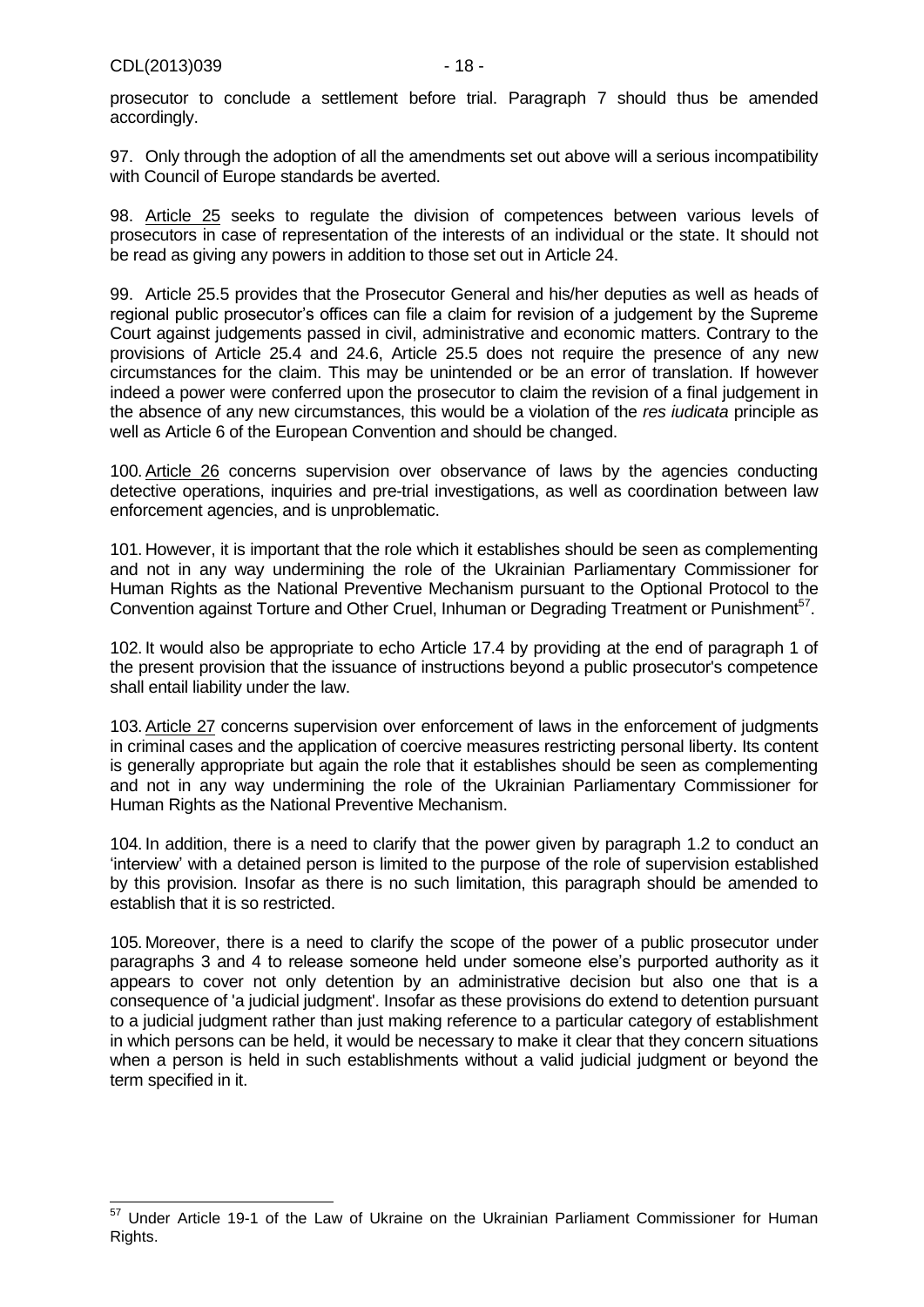<span id="page-18-0"></span>Article 28 specifies the requirements to be a candidate to become a public prosecutor. The definition of 'work experience' in paragraph 1.2 regarding one of the requirements to be a candidate for appointment as a public prosecutor seems unduly open as to what it comprises. It is certainly not limited to the criminal justice field or to work at a particular level (e.g., as a lawyer) and as such can be contrasted with the need for experience as a public prosecutor for appointments at a Regional Public Prosecutor's Office or in the Prosecutor General's Office. Although the latter cannot be expected for an initial appointment, the present requirement does not seem to be sufficiently exacting as a basis for appointment to this important role and the nature of this requirement should thus be reconsidered. 106.

It is not clear what is the intention or effect of the second sentence of paragraph 4 - 'The special features of appointment of the Prosecutor General of Ukraine shall be regulated hereby' - since this appointment is in fact regulated by Article 41 of the Draft Law. In the circumstances it would seem appropriate to delete this sentence

107.Article 30 elaborates the selection procedure and is generally appropriate. However, the present wording of paragraph 1.1 could be interpreted as allowing the High Qualifications and Disciplinary Commission of Prosecutors of Ukraine to add to the list of requirements for selection of candidates for appointment as a public prosecutor. It might be better, therefore, for this paragraph to be modified so as to refer expressly to the list of requirements as set out in Article 28.

108. The proficiency test to be used for competitions to be taken by candidate public prosecutors is regulated by Article 32 - including provision for their recording and the publication of results and is generally appropriate. However, the stipulation in paragraph 7 that the proficiency test is to be valid only for two years could have unduly harsh consequences for any successful candidate for whom no vacancy is found during that period and thus would be required to go through the whole procedure again. This may not, of course, occur in practice but there is a need to keep under review the impact of this particular restriction and possibly modify it in the light of experience.

109.Article 33 provides for background checks on candidate public prosecutors who have passed the proficiency test and is, in principle, appropriate. The procedure for such checks is to be governed by the Law of Ukraine *On Preventing and Combating Corruption*, which has not been examined for the preparation of this opinion.

110. However, it might be desirable for the special training courses which are required to be taken pursuant to paragraph 4 to be explicitly linked to the training at the National Prosecution Academy of Ukraine that is provided for in Article 34.

111.Article 35 deals with the procedure governing competitions for particular public prosecutor positions and is generally appropriate. However, there does not seem to be any basis prescribed for determining whether or not there has been a successful completion of special training provided for in Article 34 - paragraph 3 of the present provision merely refers to candidates who 'have taken special training' - and for resolving any disputes as to the issue of such completion having occurred. It needs, therefore, to be clarified whether or not the training is subject to assessment - which would certainly be appropriate - and, if so, how disputes regarding success are to be determined.

112.Articles 36-38 are concerned with the formal appointment of public prosecutors, the oath to be taken and appointments to temporary vacancies. Article 39.3 provides that upon the return to his or her post of the permanent post holder, the person holding the post temporarily will be dismissed if there is no vacancy. The temporary post holder should at least be kept on a reserve list for future vacancies as provided for under Article 38.3.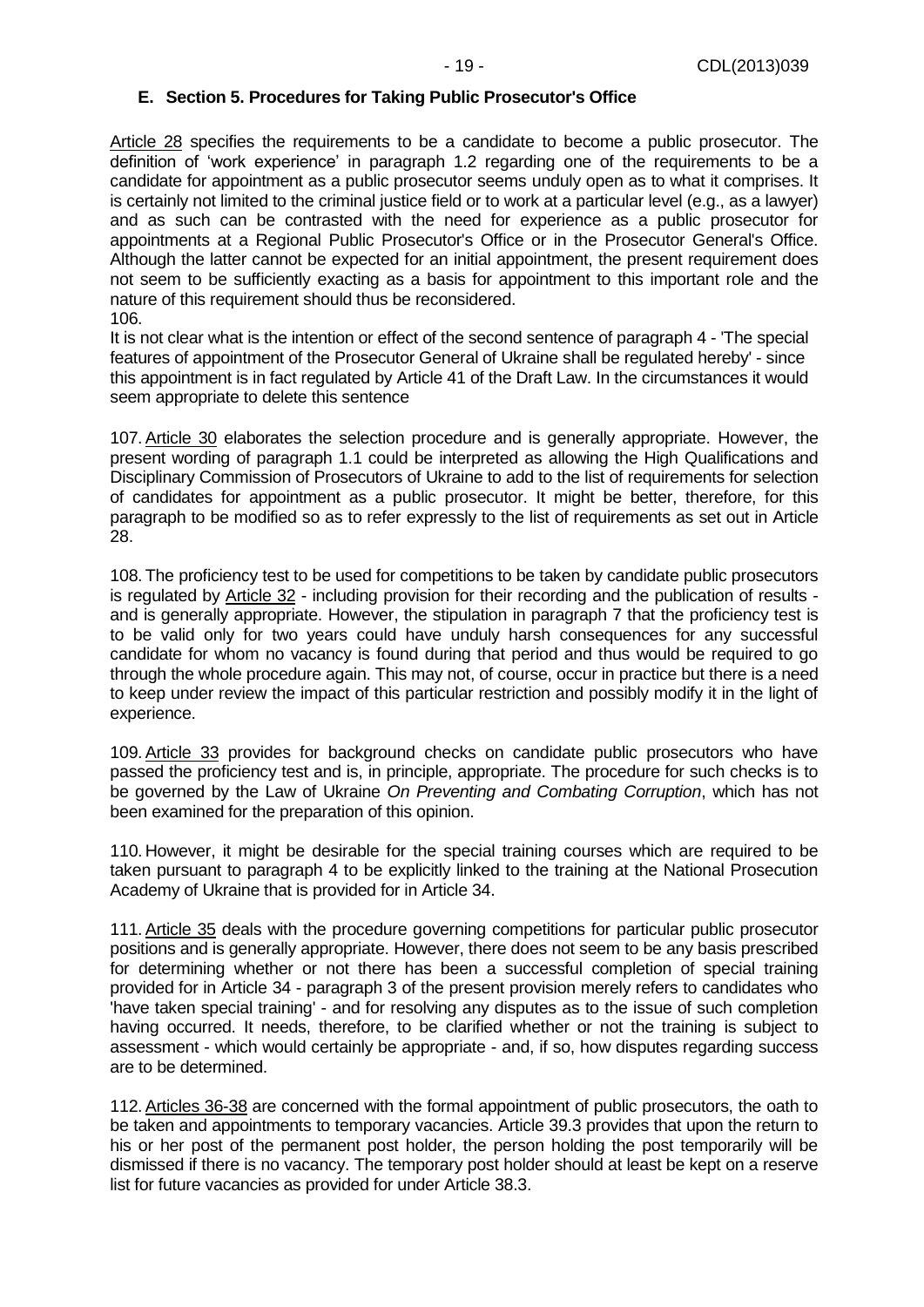113. It would be desirable to state explicitly that an appointment as a public prosecutor is, subject to the provisions on dismissal, until the retirement age specified in Article 63.

114.Article 39 deals with the transfer of a public prosecutor from one office to another, including the temporary filling of positions at a higher level, and is not generally problematic. However, paragraph 2 should specify some criteria for assessing competitions for transfer to a higher level public prosecutor's office. It may be that, like Article 35.1, the competition is to be administered in accordance with Article 35, although something more than ranking in the proficiency test would seem appropriate for appointment to a higher level public prosecutor's office. This paragraph should thus be amended accordingly.

<span id="page-19-1"></span>115.Article 40 is concerned with the administrative positions in the office of public prosecutors. The term of office prescribed for administrative positions, other than that of the Prosecutor General, is five years and, as this seems to be renewable, it has already been noted<sup>58</sup> that there is a need to strengthen the arrangements to ensure that the possibility of such reappointment does not lead to the holders of these positions compromising their independence.

<span id="page-19-0"></span>116.Although there is no reference in the Draft Law to the length of the term of office of the Prosecutor General, this would have been governed by Article 122 of the Constitution, which provided for a term of five years. However, a day before the visit of the Venice Commission's delegation to Kyiv, the *Vekhovna Rada* overwhelmingly voted on constitutional amendments and transferred them to the Constitutional Court. Even though the amendments relate to the judiciary, one of them concerns Article 122 and would remove any reference to length of the term from the Constitution. This could be interpreted as extending the term until retirement but this seems implausible. More likely the length of the mandate should be specified in the Law only. However, instead of removing the definition of the term from the Constitution, **Article 122 of the Constitution should be amended to provide for a longer mandate than the current**  five years and should exclude re-election<sup>59</sup> in order to protect persons appointed as Prosecutor General from political influence.<sup>60</sup>

<span id="page-19-2"></span>117.Article 41 deals with the appointment of the Prosecutor General and the eligibility conditions are not generally inappropriate. However, the requirement in paragraph 2.3 that eligibility for appointment as Prosecutor General of Ukraine is dependent upon holding one of the positions listed in Article 15 - all of which are Higher Public Prosecutor positions - means that it will not be possible to appoint persons from outside the public prosecution service but a documented professional background in the legal system, notwithstanding the potential desirability of drawing on such outside experience, which could be especially valuable where a significant change in the role of public prosecutors is being effected by the provisions of the Draft Law. There is a need for further consideration of the appropriateness of restricting eligibility for appointment to this post in this way.

<span id="page-19-3"></span>118. There is also no provision in the Draft Law for some form of technical vetting as to the suitability of candidates for appointment to the post of the Prosecutor General, which was already noted as being the subject of a recommendation of the Venice Commission regarding a previous draft law<sup>61</sup>. As has been indicated there, such a procedure - which is not inconsistent with the terms of Article 122 of the Constitution - is essential to ensure that the President and the *Verkhovna Rada* are properly informed as to the qualities of candidates before respectively nominating and approving the appointment of a particular individual. **Article 41 should be amended to provide that an advisory body, possibly the High Qualifications and Disciplinary Commission of Public Prosecutors, give non-binding advice on the candidates before the President and the** *Verkhovna Rada* **take their decision.**

 $\overline{a}$ <sup>58</sup> See para. [49.](#page-10-1)

<sup>&</sup>lt;sup>59</sup> Opinion on the Draft Law on the Public Prosecutor's Office of Ukraine (prepared by the Ukrainian Commission on Strengthening Democracy and the Rule of Law) (CDL-AD(2012)019, 15 October 2012), at para. 32.

See paras. [30](#page-7-4) and [198.](#page-30-0)

<sup>61</sup> *Ibid*., at para. 33.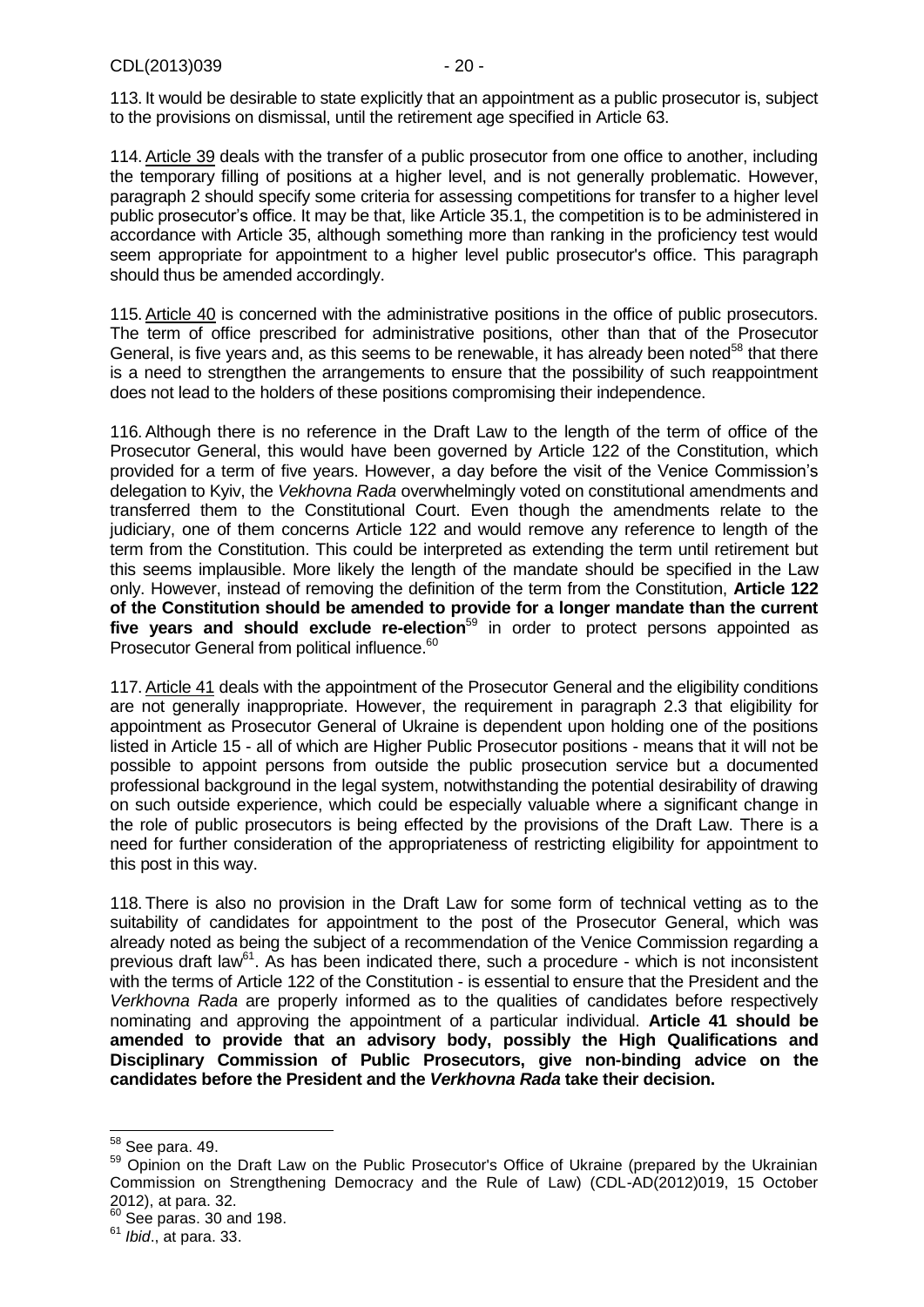<span id="page-20-1"></span>119.Article 43 deals with the dismissal of the Prosecutor General and, as has already been noted $\overline{6}^2$ . does not address the earlier concerns expressed - namely, that the existing framework can be misused either by the President (Executive) or *Verkhovna Rada* (Legislative) to interfere with the independence of the Public Prosecution Service and recommendations made in this regard remain valid<sup>63</sup>. Article 106.11 of the Constitution should be amended to provide that **the President can dismiss the Prosecutor General only for specific grounds and that the Prosecutor General should benefit from a fair hearing. Furthermore, Article 122 of the Constitution should be amended to remove the no confidence vote against the Prosecutor General.** However, this should not preclude the adoption of the Draft Law under the present Constitution.

120. It is noted in this connection that Article 52.3 provides that the Prosecutor General should be dismissed from office by the President for inability to perform duties for health reasons, violation of compatibility requirements, administrative liability for corruption offences, a criminal conviction, loss of Ukrainian citizenship, recognition as missing or dead and voluntary resignation. It is positive that Article 52.3 establishes grounds for dismissal. Most of these grounds require an independent assessment by a court before they can be relied upon and it does not, therefore, seem inconsistent with the Constitution to provide for some independent assessment of the appropriateness of removing the Prosecutor General

121. **A consultation procedure with regard to the Prosecutor General, giving him or her a right to be heard before any adverse decision, should be introduced in the constitutional reform process. However, even without such a constitutional amendment, a preliminary procedure before the High Qualifications and Disciplinary Commission of Prosecutors should be introduced in order to advise the President or the Verkhovna Rada on possible violations of professional responsibilities of the Prosecutor General.** Of course, such a procedure would not be binding upon the President or the *Verkhovna Rada.* Such a procedure would make it clear that such a step should be exceptional and thus protect the Public Prosecution Service from improper influence.

<span id="page-20-2"></span>122.Although Article 122 of the Constitution makes no express provision for voluntary resignation, this form of termination is surely implied as much as that resulting from the completion of the currently prescribed five-year term of office. Nonetheless, the notion of being 'dismissed' in paragraph 1.1, as well as in Article 65, seems inappropriate as a way of describing who is leaving office at his or her own request. Subject to the comment previously made regarding the term of office for the Prosecutor General's term of office<sup>64</sup>, the formulation of this provision should thus be amended accordingly.

123. Furthermore, paragraph 3 seems to assume that someone who has been the Prosecutor General could continue as a public prosecutor if the person concerned had previously been so appointed. This issue could be reconsidered.

124. Regardless of the preceding comment, it also seems inappropriate for a Prosecutor General removed from that position on a vote of no confidence – which would presumably turn on improper performance of duties – to continue in post as a public prosecutor.

## <span id="page-20-0"></span>F. **Section 6. Disciplinary Liability of a Public Prosecutor**

125.Article 44 deals with the grounds for disciplinary actions against public prosecutors including the welcome inclusion of public statements violating the presumption of innocence and these are all appropriate. However, there is a need to clarify the meaning in paragraph 1.5 of 'regular … violation of prosecutorial ethics' insofar as this provides a basis for disciplinary action against a public prosecutor under this provision.

 $\overline{a}$ 

 $62$  See para. [198.](#page-30-0)

 $63$  See para. [30.](#page-7-4)

 $64$  See para. [116.](#page-19-0)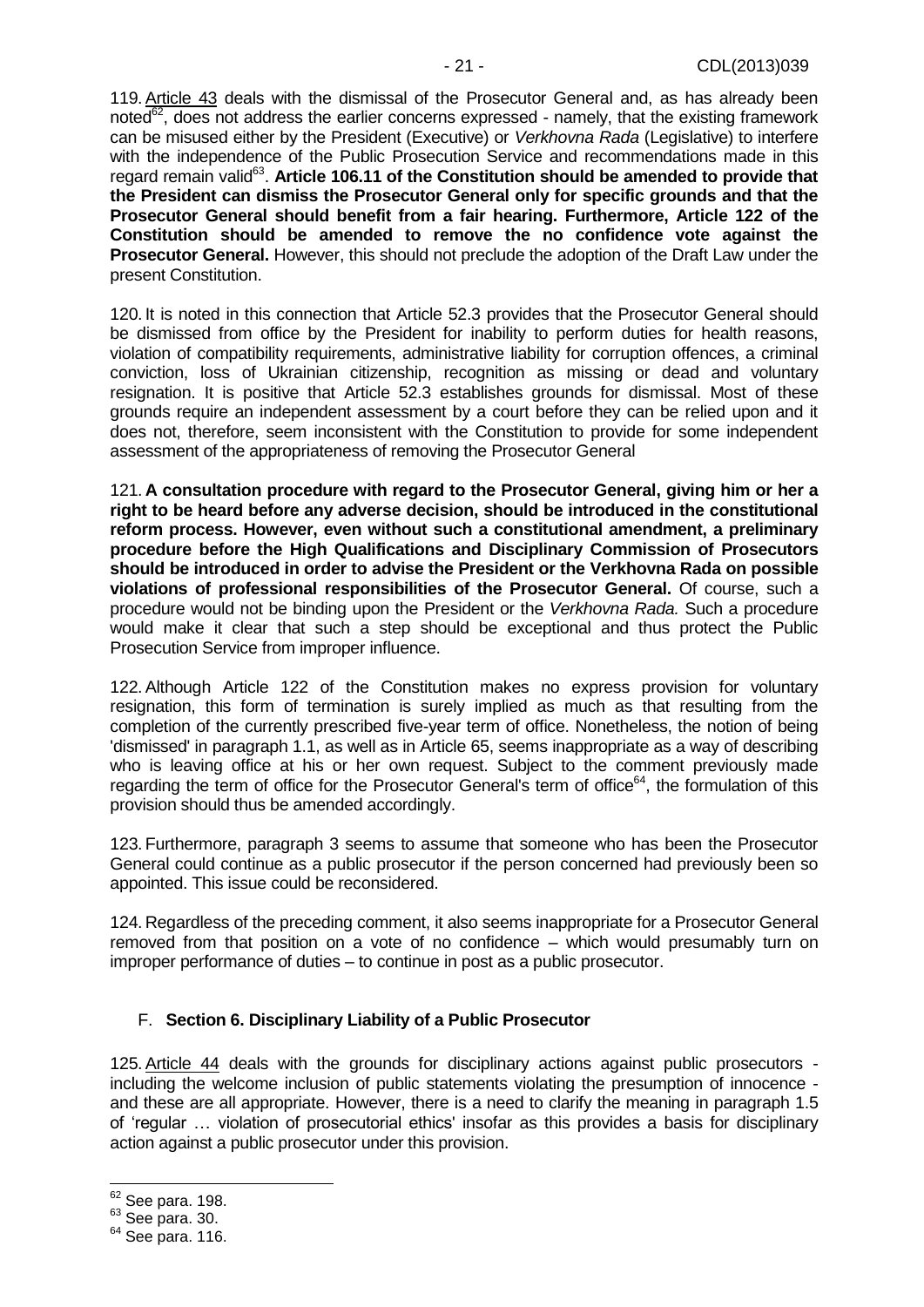126.As an objective basis for disciplinary action, a performance evaluation system should be introduced in the Law. Such a system should provide for objective criteria for evaluation and include necessary guarantees for appeals against negative evaluations.

127. **Article 44 should explicitly rule out that an acquittal of a person accused by a prosecutor can result in disciplinary proceedings against the prosecutor unless the charges were brought due to gross negligence or maliciously.** It seems that because of fear of performance indicators and of disciplinary proceedings prosecutors exert pressure on the judges to avoid acquittals. Currently prosecutors seem to feel obliged to win all cases lest they face disciplinary action. In a democratic system under the rule of law, prosecutors are parties subject to the principle of the equality of arms and necessarily lose cases without this resulting in disciplinary action against them.

128.Article 46 deals with the competence and obligation to complain about the conduct of public prosecutors and is generally appropriate. However, there is a need to clarify what is the nature of the obligation in paragraph 2 to make a complaint about a disciplinary violation. Presumably a failure to comply with this obligation would itself be grounds for disciplinary proceedings against public prosecutors but the position regarding other persons is less evident. It is thus important that the matter is clarified since the obligation applies to 'anyone who is aware' and a legal obligation for persons not working in law enforcement would not be appropriate.

129. In addition, it would be desirable to make the ability of Qualifications and Disciplinary Commissions to submit complaints, and thereby start disciplinary proceedings, more explicit in paragraph 3.

130. The procedure governing the conduct of disciplinary proceedings against prosecutors is set out in Articles 47 and 48. However, there is a need to clarify what action can be taken where disciplinary proceedings are barred pursuant to paragraph 2.4 because of a public prosecutor's dismissal or termination of powers as such a bar could otherwise result in the victim of a wrong being denied a remedy, which in some cases could be in violation of Article 13 of the European Convention.

131. Moreover, the powers to obtain information from individuals and citizens' associations in Article 47.5 is extensive and **there is a need to amend the Draft Law to ensure respect for the privilege against self-incrimination and legal professional privilege, as well as the exercise of human rights and fundamental freedoms. The Draft Law should be amended to provide that any liability as set out in Article 47.7 can only be established on the basis of the non-respect of a court warrant.**

132. Furthermore, consideration should be given to the inclusion of a power in this provision to suspend a public prosecutor pending the outcome of disciplinary proceedings. This is an important element of international standards on the investigation of serious human rights violations.

133.Article 49 deals with the determination of disciplinary proceedings against public prosecutors and is generally appropriate. However, there is a need to clarify that the member of the agency performing disciplinary proceedings who carried out the inquiry is not entitled to participate or even be present in the deliberation and vote of the agency on the case concerned. Such a possibility would be inconsistent with the requirement of impartiality under Article 6.1 of the European Convention. Such a limitation on the participation of this particular member of the agency should be introduced, possibly by a definition of the term 'members' in the first sentence of paragraph 1.

134. The Draft Law should also be amended to include a provision that allows a challenge to the member of the agency performing disciplinary proceedings or his or her recusal in cases when there are reasons for doubts concerning his or her impartiality.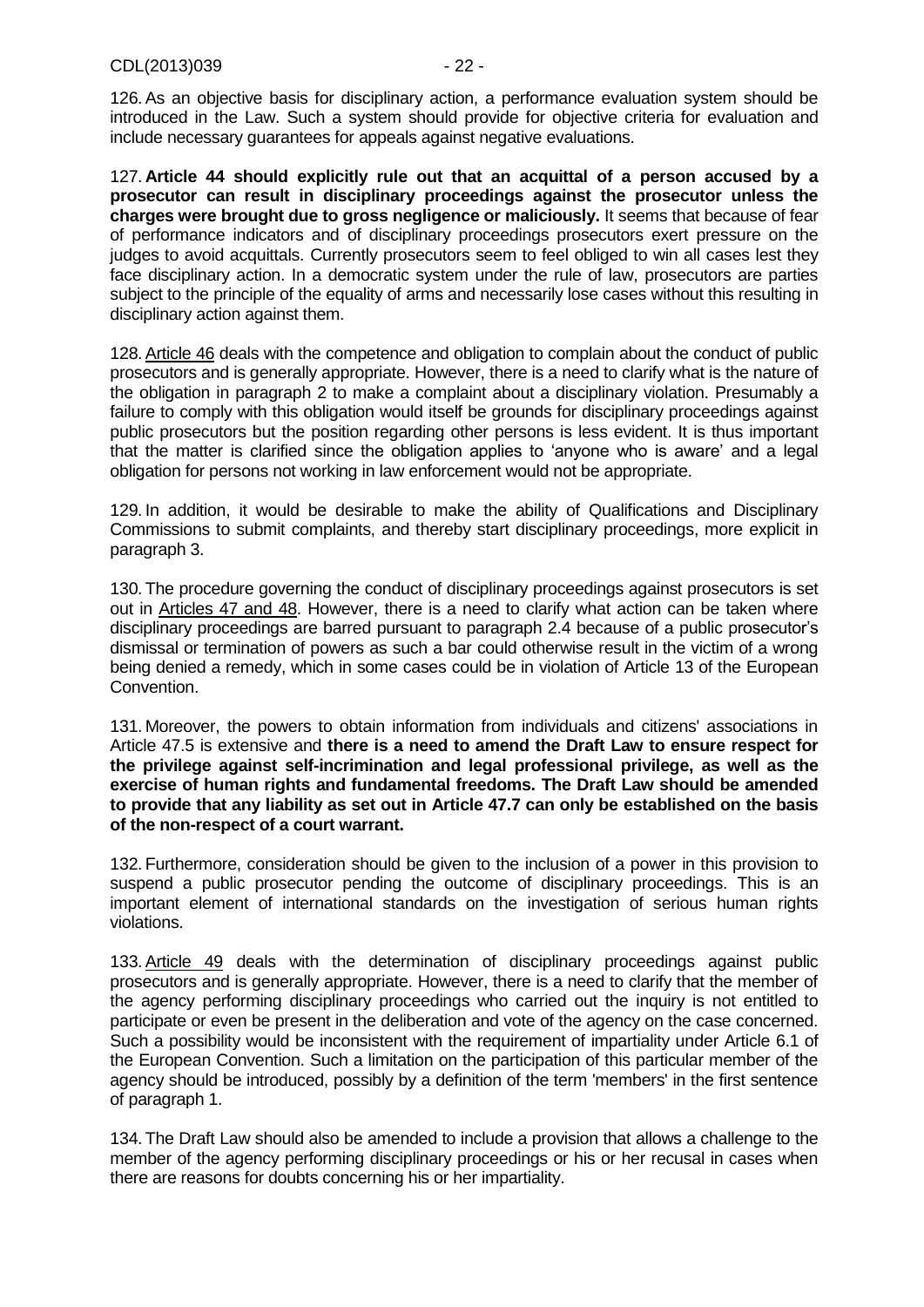135. There is also a need to clarify the point of the provision made in paragraph 6 specifying the non-disclosure of any dissenting opinions as these could be important for the exercise of the right of appeal under Article 51. Insofar as a public prosecutor does not have access to them for this purpose, the provision should be amended accordingly.

136.Article 50 is concerned with the disciplinary sanctions that may be applied against a public prosecutor and these are appropriate. However, paragraph 1 stipulates that these sanctions may not be applied against the Prosecutor General. This may be appropriate given the wide discretion over his or her removal but this stipulation still leaves it unclear as to whether disciplinary proceedings can nonetheless be instituted against the Prosecutor General, albeit without the possibility of imposing any sanctions. This uncertainty arises because the applicability of Articles 44-49 to the Prosecutor General is not explicitly excluded. There is thus a need to clarify the disciplinary liability of the Prosecutor General.

137. There is also a need to specify in paragraph 3 the grounds on which the head of the relevant public prosecutor's office can request the history of a disciplinary sanction imposed on a public prosecutor to be effectively ended prematurely as such a discretion could undermine the effectiveness of the disciplinary process.

138. Furthermore, the compatibility requirements referred to in paragraph 5 are presumably those in Article 18 of the Draft Law but it would be preferable for this to be stated explicitly and this provision should be amended accordingly.

<span id="page-22-1"></span>139. The possibility of appealing against the results of decisions taken in disciplinary proceedings is regulated in Article 51. The provision for a choice of means of appeal in paragraph 1 is an unnecessary duplication of procedures and would lead to inconsistent decision-making. Given that the Draft Law establishes a special prosecutorial council, the link to the High Council of Justice should be severed. **In any case, the appeal against a disciplinary decision taken by the High Qualification and Disciplinary Commission should lie with a court only.**

### <span id="page-22-0"></span>**G. Section 7. Dismissal of Public Prosecutors, Suspension and Termination of Their Powers**

140.Article 52-63 set out and then elaborate the grounds for dismissal of public prosecutors and the termination of their powers, which are generally appropriate. However, the compatibility requirements referred to in Article 51.1.2 and Article 54 are presumably those in Article 18 of the Draft Law and it would be preferable for this to be stated explicitly and this provision should be amended accordingly.

141. The provision that a prosecutor cannot continue performing his or her duties when a judgment takes effect recognizing him or her guilty of administrative corruption offenses is not very clear. On its own, it could be interpreted in the sense that the prosecutor will be considered dismissed from the day when the judgment takes effect and no adoption of any formal act of dismissal is necessary. However, read in conjunction with Article 52, it seems that this not the correct interpretation. The same problem appears with Article 57.3 which provides a similar rule for criminal convictions.

142. In addition, unless this a problem of translation the text should be revised as it currently could be interpreted in the sense that the prosecutor can be dismissed even if he or she will be found guilty for not executing a minor civil obligation

143. In addition, the ground for dismissal provided for in paragraph 1.4 and Article 57 seems unduly harsh as the putting of a person into a position of close subordination will not necessarily be the fault of the public prosecutor concerned and securing a transfer is not something that would be within his or her control. It should not be impossible for the public prosecutor's office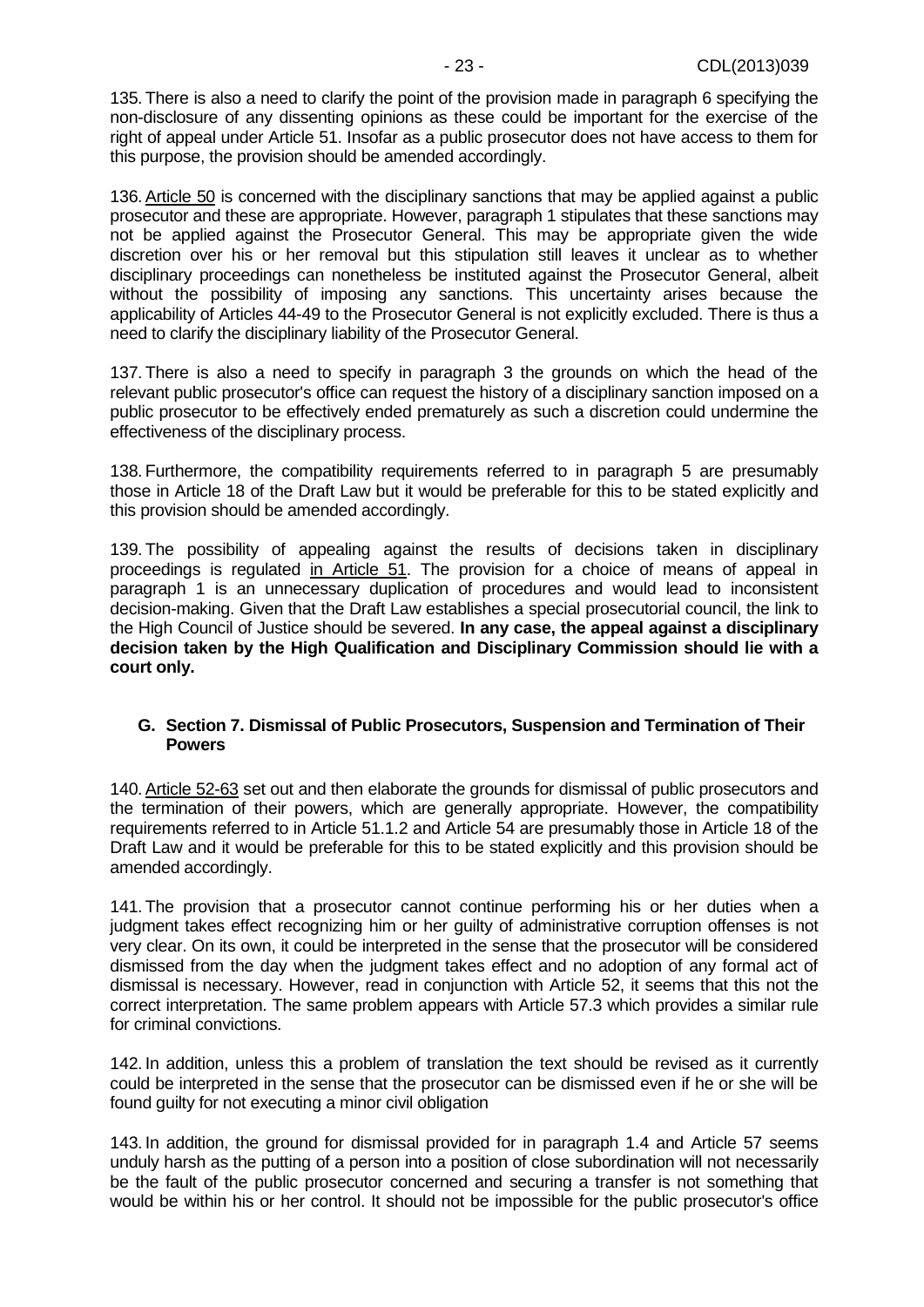concerned to find an alternative position in such a case or at least to put the person on paid leave until one becomes available and the ground should, therefore, be modified accordingly.

144. Moreover, although the specificity of the service might warrant dismissal for almost any offence, this would perhaps be disproportionate in the case of minor administrative offences (e.g., with respect to motoring) and there is a need, therefore, to clarify the effect of the ground of dismissal in paragraph 1.5 and Article 57.

145. Furthermore, some clarification is also needed as to the basis for involuntary termination of a person's Ukrainian citizenship given that loss of citizenship is a ground for dismissal in paragraph 1.6 and Article 58.

146.Also, dismissal, as opposed to termination, seems inappropriate in the case of someone found missing or dead, as is provided for in paragraph 1.7 and Article 59, and the Draft Law should be amended accordingly.

147.Similarly, dismissal, as opposed to termination, seems inappropriate in the case of someone who resigns voluntarily, as is provided for in paragraph 1.8 and Article 60 and the Draft Law should be amended accordingly.

148. In addition, dismissal under paragraph 1.10 and Article 61 in the case of the liquidation or reorganisation of the public prosecutor's office employing him or her appears to lack any safeguards against this being used to undermine the guarantees of independence in Articles 16 and 17. There is a need introduce the possibility to challenge the reorganisation decision in court.

<span id="page-23-1"></span>149.Also, the use of the term 'long time' in paragraph 2 of Article 53 for the purpose of determining the period of impossibility to perform duties due to medical conditions that is used to justify dismissal is ostensibly imprecise and it would be better to specify that this is a general concept found in other legislation, such as the Labour Code of Ukraine.

150. Finally, it is noted that the age at which the powers of all public prosecutors - including the Prosecutor General - will be terminated is being raised from sixty-five to seventy. The draft constitutional amendments submitted by the *Verkhovna Rada* to the Constitutional Court the day before the visit of the Commission's delegation include the same retirement age for judges.

151.Article 65 deals with the formal taking of the decision to dismiss the Prosecutor General and, subject to the concerns previously expressed about the grounds for dismissing the Prosecutor General of Ukraine<sup>65</sup>, is appropriate. However, it would be preferable if paragraph 1 explicitly referred to the provision containing those grounds - currently Article 43 - rather than just state 'on the grounds stipulated herein'.

152.Article 66 is concerned with the suspension of a public prosecutor's powers when on secondment or in the course of a pre-trial investigation or judicial proceedings, pursuant to Articles 155-158 of the Criminal Procedure Code, and is appropriate. However, it would be clearer if the relevant Articles of the Criminal Procedure Code were specifically stated in paragraph 1.2. Furthermore, it should be made clear that the suspension is of the prosecutor's powers but not of his or her salary or material or social support.

### <span id="page-23-0"></span>**H. Section 8. Prosecutorial Self-Governance and Bodies Supporting the Prosecution Service**

153.Articles 67-74 are concerned with the arrangements for prosecutorial self-governance. These provisions are very complicated. The Draft Law established a new Council of Public Prosecutors and by the draft constitutional amendments submitted to the Constitutional Court for

 $65$  See paras. 25 and [119](#page-20-1)[-122.](#page-20-2)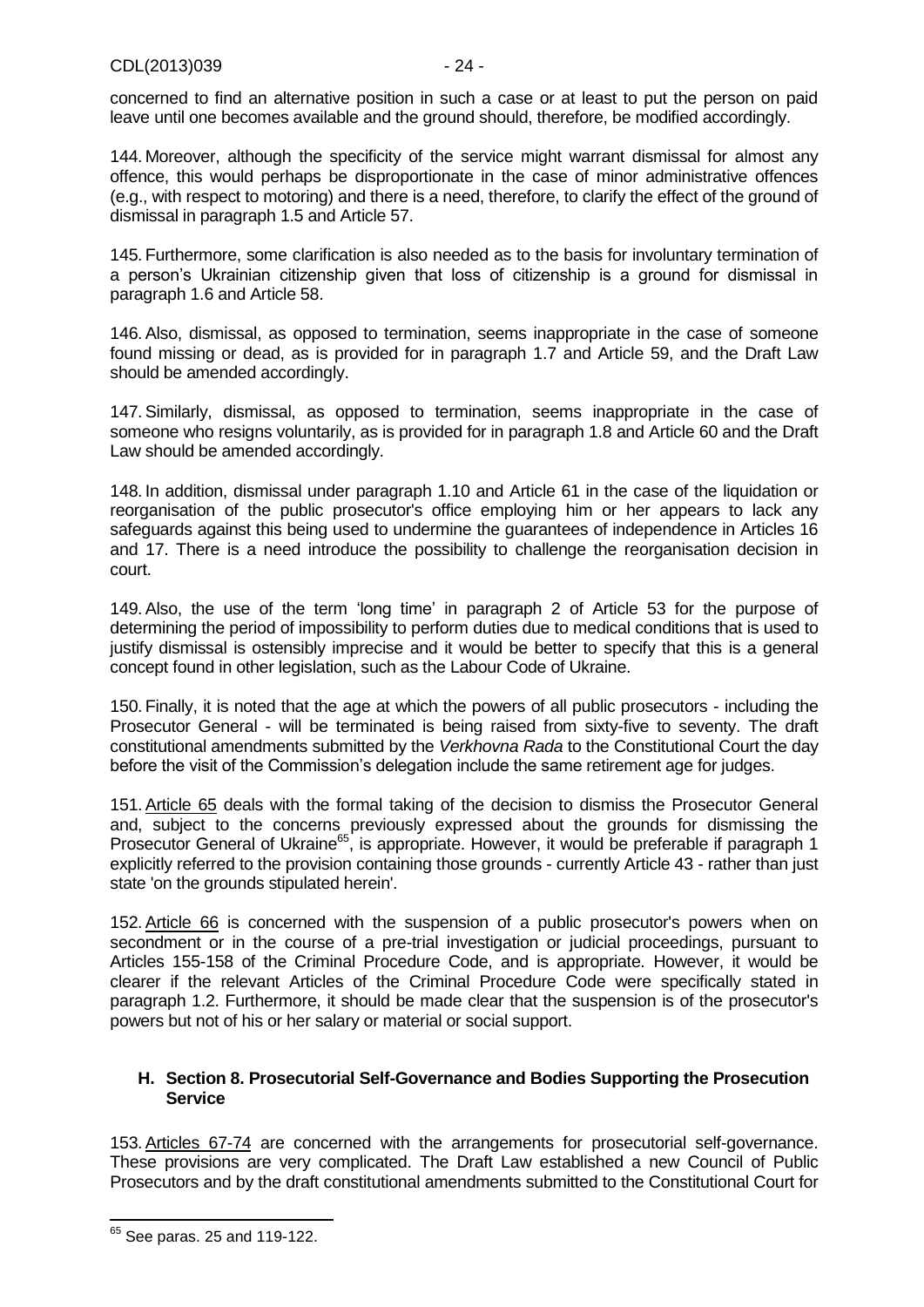opinion the day before the visit of the Commission's delegation. However, the link between the prosecutors and the High Council of Justice is retained, which is incoherent. This link should be severed.<sup>66</sup>

154. Taking into account the concerns with regard to the excessive powers of the self-governing bodies suggested in the 2012 draft Law of Ukraine On the Public Prosecution Service<sup>67</sup>, paragraph 3 of Article 69 should be amended so as to specify that decisions of the Conference are only binding on public prosecutors to the extent that they are within its competence and that these decisions cannot be directed to individual public prosecutors.

155. In addition, the provision in paragraph 2 of Article 70 for the attendance of the President, the Chairman of the *Verkhovna Rada* and the others listed in that paragraph at sessions of the All-Ukrainian Conference of Public Prosecution Employees seems inconsistent with the notions of independence and self-governance, notwithstanding that this attendance is in a non-voting capacity. It should, therefore, be deleted.

156. Moreover, there is a need to clarify the voting system for delegates to the Conference that is specified in Article 71.2, which just refers to 'an alternative basis'. This could mean either a choice of candidates or could be a reference to some system for the transfer of preference votes. It should thus be more specific as to what is being proposed. If Article 71.2 were to provide that there must be alternative candidates, this would go too far. If no alternative candidates were to participate at the selection procedure the process would be blocked.

157. In contrast to the Conference, no arrangements at all are specified in Article 73 as to how 'the representatives' of public prosecutors who will constitute the Council of Public Prosecutors of Ukraine are to be selected and these clearly ought to be specified in the Draft Law.

158.Also, the composition of the Council is deficient in that it does not provide for any involvement of non-prosecutors<sup>68</sup>. The present provision should, therefore, be amended so as to allow for the appointment of at least some members who are not public prosecutors, such as lawyers and legal academics.

159. Furthermore, the stipulation concerning the provision of funding in Article 74 for the All-Ukrainian Conference of Public Prosecution Employees and the Prosecutors' Council of Ukraine seems unduly vague and does not give any indication as to who is either to determine the level of support or to make submissions as to what level of support might be needed. It would be appropriate for this provision to be amended to address these matters.

160.Article 75 deals with the status of the Qualifications and Disciplinary Commissions. However, its structure suggests that these Commissions are regarded as something merely auxiliary to the Public Prosecution Service rather than the key element in its regulation and selfgovernance. In this connection, it is particularly surprising that these Commissions - unlike, for example, the National Prosecution Academy of Ukraine<sup>69</sup> - do not have the status and other attributes of a legal entity. Moreover, no separate budgetary arrangements have been made for the Qualifications and Disciplinary Commission and the absence of these will necessarily undermine their independence. It would, therefore, be appropriate to amend this provision to rectify these omissions and thereby underline the importance of the role that is to be played by these Commissions.

161.Articles 76-78 are concerned with the membership of the Qualifications and Disciplinary Commissions and are generally unproblematic. However, although it is appropriate that the

 $66$  See also para. [139.](#page-22-1)

<sup>&</sup>lt;sup>67</sup> See Opinion on the Draft Law on the Public Prosecutor's Office of Ukraine (prepared by the Ukrainian Commission on Strengthening Democracy and the Rule of Law) (CDL-AD(2012)019, 15 October 2012), at para. 110

<sup>68</sup> See the Venice Commission's Report on European Standards as regards the Independence of the Judicial System: Part II The Prosecution Service 2010 (CDL-AD(2010)040, 3 January 2011), para. 66.

<sup>&</sup>lt;sup>69</sup> See paragraph 2 of Article 83 of the Draft Law.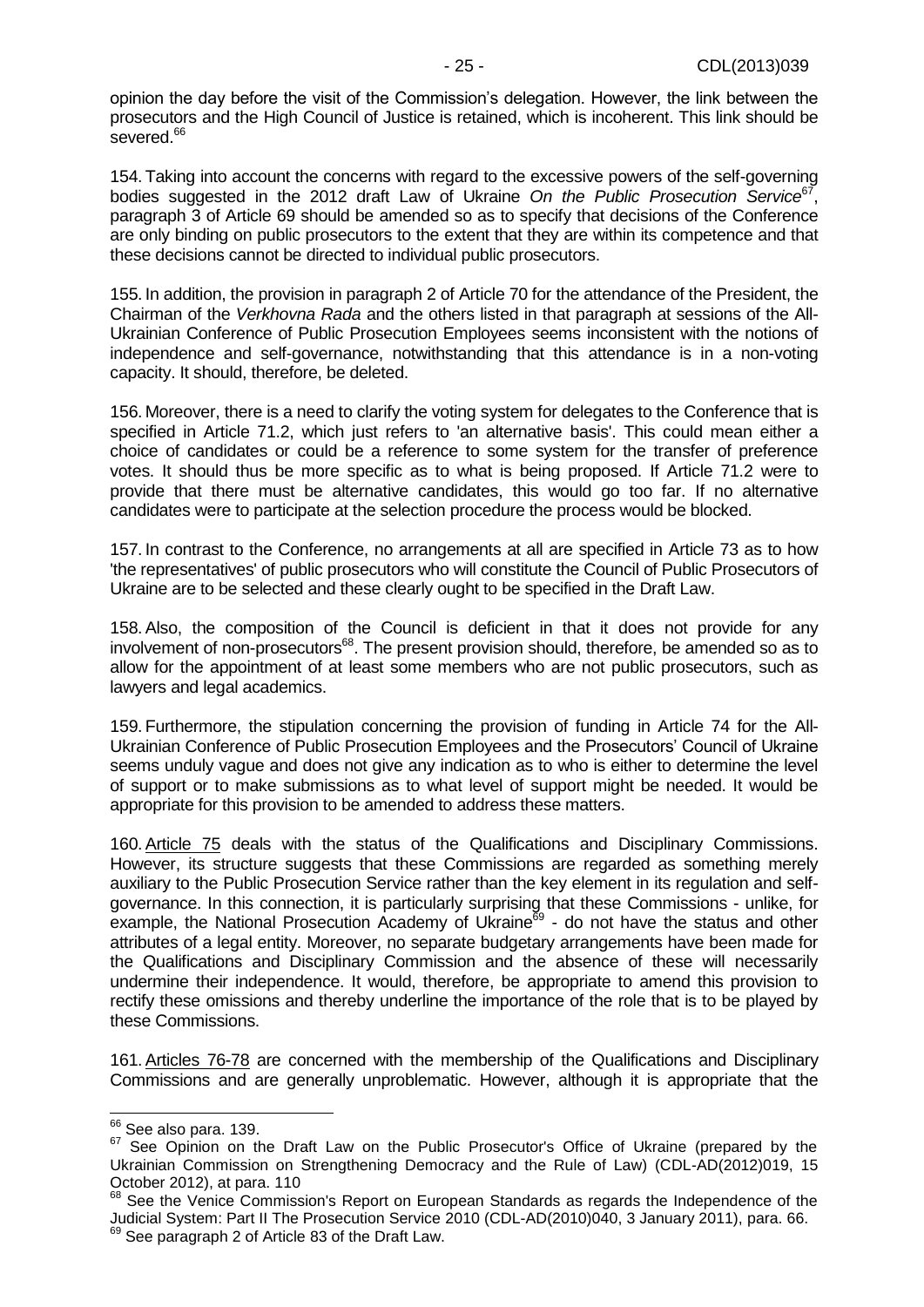outside members of the Qualifications and Disciplinary Commissions should not be elected by any prosecutorial body, the arrangements made in Articles 76.2, 77 and 78 seem unduly cumbersome and consideration should be given to using some existing body for this purpose. The fallback arrangement of using the convention of representatives of law universities and academic institutions in the transitional provisions<sup>70</sup> seems, in particular, to provide a simpler solution for appointment of non-prosecutorial members.

162. Furthermore, it seems inappropriate - as paragraph 4 of both Articles 77 and 78 envisage for the head of the Regional or High Qualifications and Disciplinary Commissions to open the proceedings of the selection body for non-prosecutorial members since those heads will be public prosecutors. This paragraph should thus be amended to provide for this role to be performed by someone who is not a prosecutor.

163. In addition, there is a need to clarify the meaning of 'two-thirds' in paragraph 3 of Article 76, having regard to the fact that Article 81.5 stipulates that eight out of eleven possible members must attend meetings of Qualifications and Disciplinary Commissions for the proceedings at them to be valid.

164. Finally, the possibility, provided by paragraph 8 of Article 76, for chairmen, vice-chairmen and secretaries of the Qualifications and Disciplinary Commissions to be able to participate in the consideration of issues by prosecutorial self-governance bodies, at least if that entails an ability to do more than make submissions to those bodies, seems inconsistent both with the regulatory role to be performed by such members of those commissions and the role of the All-Ukrainian Conference of Public Prosecution Employees in appointing members, and adopting procedural regulations for, the commissions. It is also potentially inconsistent with the prohibition in paragraph 1 of Article 73 on public prosecutors who are members of Qualifications and Disciplinary Commissions being members of the Council of Public Prosecutors of Ukraine. There is a need, therefore for paragraph 8 to be harmonised with Article 73 to preclude any conflicting roles being played by chairmen, vice-chairmen and secretaries of Qualifications and Disciplinary Commissions.

165.Article 79 deals with the termination of membership of Qualifications and Disciplinary Commissions and are generally appropriate.

166. However, as already observed with respect to Article  $53<sup>71</sup>$ , termination because of impossibility to perform duties for health reasons is ostensibly imprecise and it would be better to specify that this is a general concept found in other legislation, such as the Labour Code of Ukraine.

167. Furthermore, the grounds for termination of membership of Qualifications and Disciplinary Commissions in paragraph 1 should also extend to the taking on of the various positions listed in the third and fourth sentences of paragraph 2 of Article 76 so that these grounds also extend to the taking on positions that prevent initial appointment to these commissions. This paragraph should thus be amended accordingly.

168. Moreover, there should be some provision and procedure to deal with improper conduct on the part of the members of Qualifications and Disciplinary Commissions which would render them unfit to continue in that capacity. The present Article should thus be amended to address this need.

169.Articles 80-82 are concerned with the powers, meetings and activities of Qualifications and Disciplinary Commissions and are generally appropriate. However, the right of access to documents, etc. in paragraph 3 of Article 80 appears to be unduly wide and, insofar as it extends to individuals and citizens' associations, would not be compatible with the right to respect for private life in Article 8 of the European Convention unless this is first authorised by a court.

 $70$  See clause 4 of Section 13.

<sup>71</sup> See para. [149.](#page-23-1)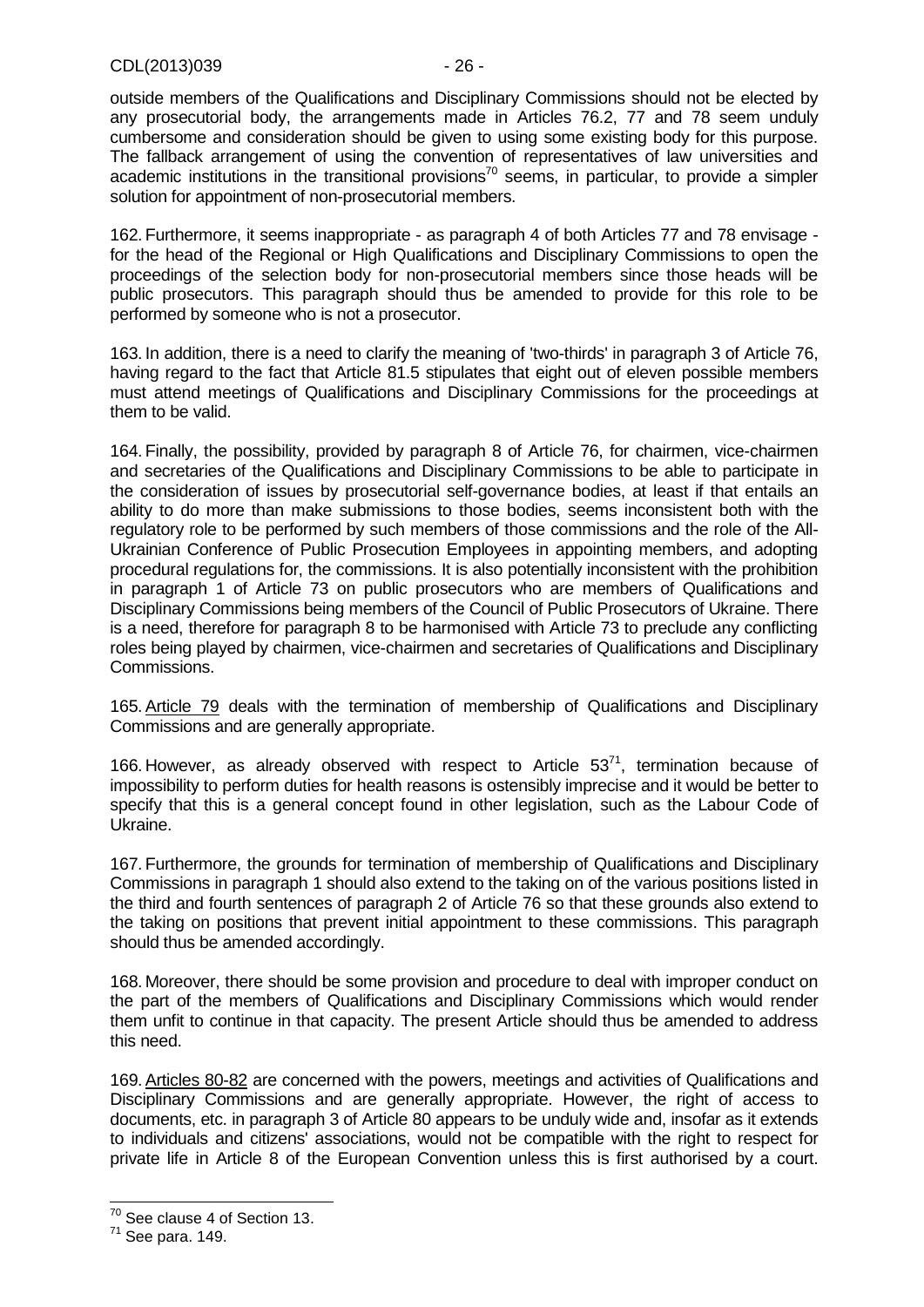Insofar as this is not a condition governing such access, this provision should be amended accordingly.

170. Furthermore there is a need to clarify whether or not the power to interrogate individuals is governed by the privilege against self-incrimination and, insofar as it is not, the protection afforded by this privilege needs to be extended to any such interrogation.

171. Moreover, having regard to Article 46.4, there is a need for confirmation that the names of persons who are the subject of disciplinary proceedings cannot be included in the information posted on the website pursuant to paragraph 6 of Article 81, i.e., before any decision on the case has been taken. Insofar as this is not the case, this paragraph should be amended to provide the protection against disclosure that Article 46.4 purports to grant.

172. In addition, although there is provision in paragraph 1 of Article 82 for secretariats to be 'in place' to provide organisational support to the Qualifications and Disciplinary Commissions, there is no provision made in the Draft Law for the selection criterion or procedure for appointing those who will work in these secretariats. It is not clear whether they will be drawn from public prosecutors, although there is a reference in paragraph 2 to their salary, welfare support and social protection being governed by the Draft Law - strangely referring to its title rather to 'the present law' or provisions in it - and the Law on Public Service. There is, however, no specific mention of secretariat members in the later provisions of the Draft Law dealing with issues of salary, welfare support and social protection. It is clearly important that secretariat members have substantial experience in order to undertake their important task and their disciplinary record should also be unblemished. Appropriate selection criteria, as well as an appointment procedure, should thus be added to this provision. Furthermore, appropriate arrangements to secure the independence of those working for the Commissions are needed and Article 82 should be amended accordingly.

173. Finally, there is a need to clarify what, if any, disciplinary standards and mechanism are applicable to the members of secretariats insofar as they are drawn from public prosecutors. In such a case, it might be appropriate for the same disciplinary standards as those governing public prosecutors should also be applicable to them but there would be a need for some adjustment to the mechanisms to avoid any risk of them effectively being judge in their own cause. This issue thus needs to be appropriately addressed in Article 82.

174.Article 83 deals with the existing National Prosecution Academy of Ukraine and is appropriate. However, in view of the importance attached to international cooperation in the Draft Law<sup>72</sup> and the provisions regarding this Recommendation Rec(2000)19 of the Committee of Ministers to member states on the role of public prosecution in the criminal justice system<sup>73</sup>, training in foreign languages for public prosecutors might be added to the remit of the Academy.

175.Article 84 allows for the establishment of panels of prosecutors as advisory bodies for the Prosecutor General's Office and regional prosecutor's offices and is not, in principle, problematic. However, there is a need to clarify what is the intended relationship between the All-Ukrainian Conference of Public Prosecution Employees and the panels that are to be established under this provision as there seems to be some overlap in their functions, albeit that the panels are advisory and the Conference's decisions are binding.

176.Article 85 deals with the establishment of a Research and Methodology Board and other prosecutorial institutions and is generally unproblematic. However, there is a need to clarify whether membership of the proposed Research and Methodology Board is limited to public prosecutors and whether this is intended to be a full or part-time activity. The effectiveness of the proposed Board would certainly benefit from having on it persons from academic institutions with relevant research expertise. Nonetheless, if it is meant to be a full-time activity for some public prosecutors, there would need to be a provision to suspend their powers in that role and it would thus be appropriate to amend Article 66 accordingly.

<sup>&</sup>lt;sup>72</sup> See paras. [182-](#page-27-3)[183.](#page-28-2)

 $73$  At paras. [36-](#page-8-0)[38.](#page-8-2)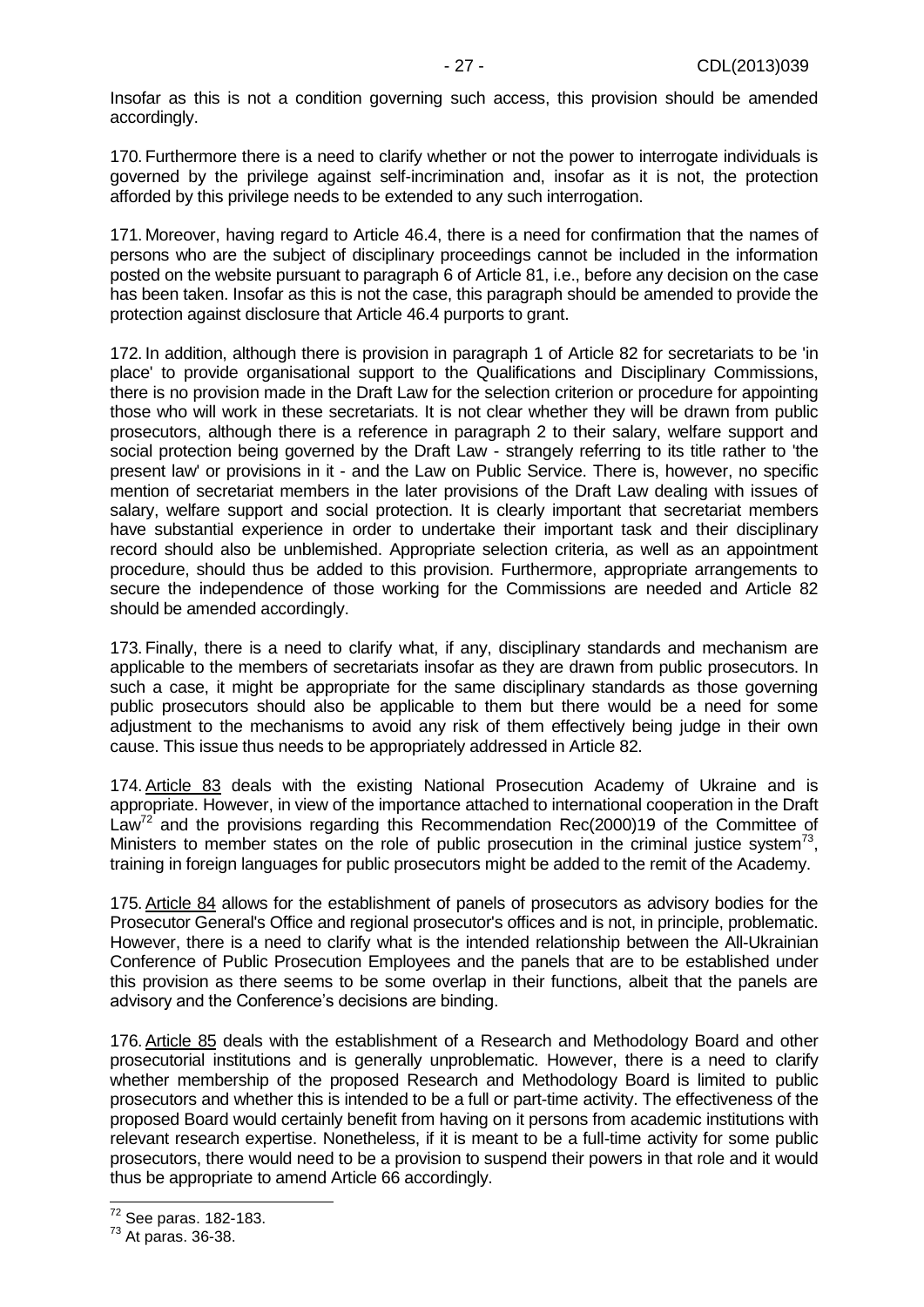177. Furthermore, it seems inconsistent with the essential function of public prosecutors for any of them to be engaged, as paragraph 4 authorises, in establishing and managing 'printhouses, social welfare companies, healthcare establishments' and founding print media. Indeed it could put them into situations of potential conflict of interest. It would be more appropriate for these services to be bought in by a regular procurement process and this paragraph should thus be amended accordingly. Such provisions are typical features of the old "prokuratura" system. It is doubtful if these provisions are in conformity with Articles 1 and 2 of the Draft Law which define the Public Prosecutor's Office in a limitative way.

## <span id="page-27-0"></span>I. **Section 9. Material and Social Support for the Public Prosecutor and other Prosecution Officers**

178. Articles 86- 96 are concerned with the material and social support to be provided to public prosecutors and other prosecution officers. The possibility to provide individual bonuses and housing can lead to corruption or to undermine the independence of the prosecutor as distribution or allocation of these benefits will include an element of discretion. Only bonuses, for which completely objective criteria are defined, can avoid this problem.

179. Furthermore, the sort of material support envisaged by Article 88 seems inappropriate. The needs addressed should be adequately met out of the salaries of public prosecutors. This is because the dependence that is thereby engendered might either give scope for undue pressure to be applied to those public prosecutors who might seek to rely on the independence supposedly guaranteed to them or lead to a reluctance even to consider acting independently because of the fear as to what might be lost through doing so.<sup>74</sup> This may not be something that can be addressed with immediate effect because some elements of the support are already in the Existing Law<sup>75</sup>. However, it is noted that the present provisions are less extensive than the current ones and this trend could be pursued further over the course of an appropriate transitional period.

# <span id="page-27-1"></span>**J. Section 10. Organisational Support to the Public Prosecutor's Office**

180.Article 97 is concerned with the guarantees and compensation to be provided to persons summoned to the public prosecutor's offices and, as such, is inappropriately located in a section of the Draft Law said to be concerned with the material and social support to be provided to public prosecutors.

181. There is a need to clarify whether the scope of the power of public prosecutors to summon persons to their offices goes beyond that provided for in Article 24 of the Draft Law and Section 11 of the Criminal Procedure Code.

# <span id="page-27-3"></span><span id="page-27-2"></span>**K. Section 11. International Cooperation**

182.Articles 98-100 deal with arrangements for international cooperation to be undertaken by the Public Prosecutor's Office. It should be clarified that no cooperation with other countries should be undertaken pursuant to Article 98 in a manner inconsistent with Ukraine's constitutional guarantees and its treaty obligations regarding human rights. This is potentially important given the rather open-ended possibility envisaged in the second sentence of paragraph.1 since this could, for example, have the potential to cover cooperation relating to extradition or rendition. Insofar as this protection does not already exist, this provision should be amended to provide it.

 $\overline{a}$ 

<sup>74</sup> On the problems of judicial independence caused by bonuses and housing to judges, see CDL- $AD(2010)004$ , para. 46).

 $\overrightarrow{Ar}$  Articles 50 and 51.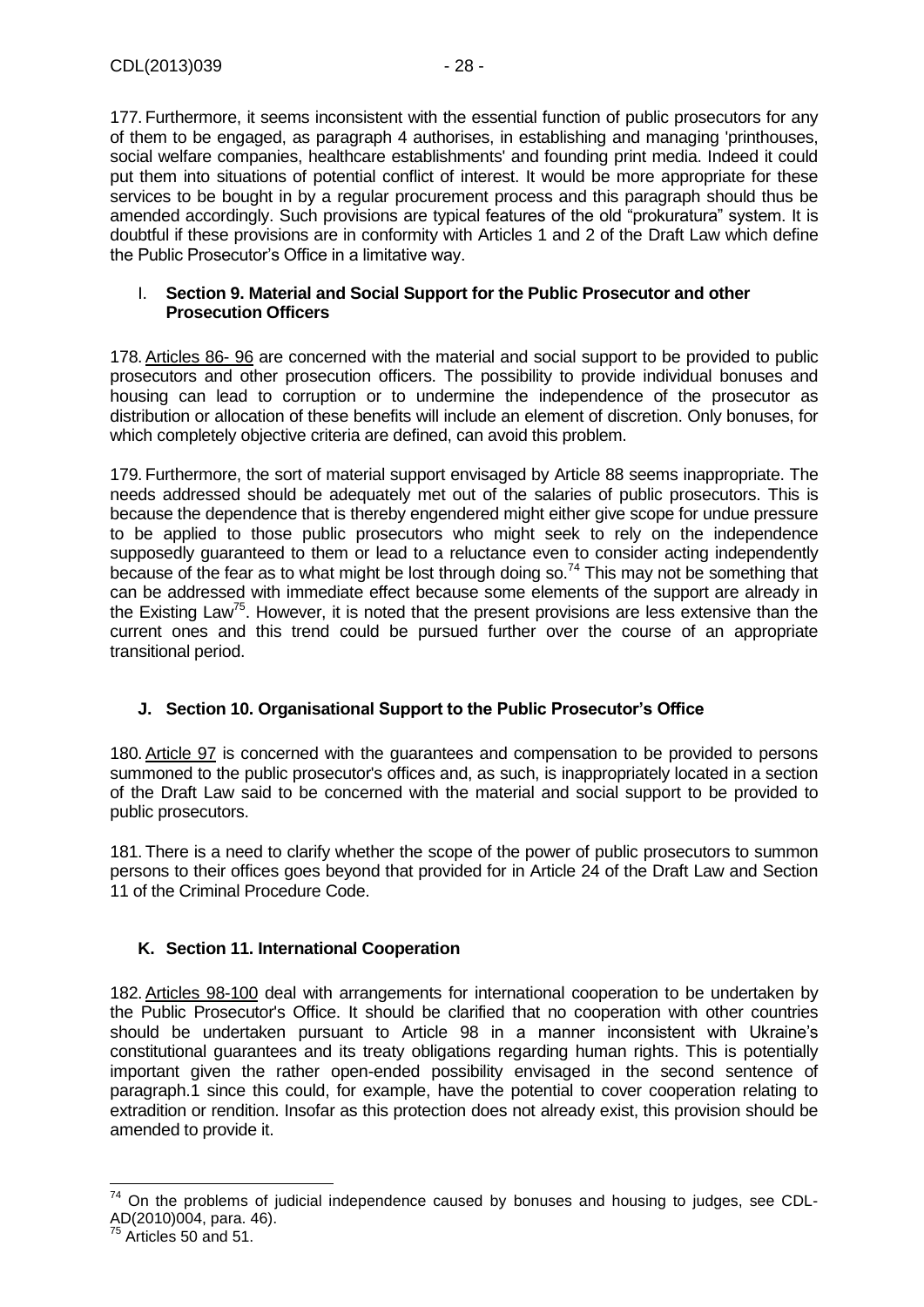<span id="page-28-2"></span>183. Furthermore, it does not seem appropriate for the Prosecutor General to have the specific responsibility envisaged in Articles 99 and 100 for the conclusion and denunciation of treaties since that is more properly an executive and legislative function. In any event, the conclusion or denunciation of any treaties should not be inconsistent with Ukraine's constitutional guarantees and its treaty obligations regarding human rights. These provisions should thus be amended accordingly.

### <span id="page-28-0"></span>L. **Section 12. Final provisions**

184. This section concerns the final provisions, covering the entry into force of various provisions and the consequential amendment of other laws. The Law shall come into force three months from the day following the day when the High Qualifications and Disciplinary Commission of Prosecutors of Ukraine and the Council of Prosecutors of Ukraine announce the beginning of their operations. There seems to be no fixed deadline when the High Qualifications and Disciplinary Commission and the Council of Prosecutors have to make this announcement. **Given the importance of having the law entering into force as soon as possible, a fixed deadline should be introduced for the entry into force.**

185. The need for some changes to the proposed amendments to the Law of Ukraine *On*  Enforcement Proceedings has already been noted<sup>76</sup>.

186. In addition, the proposed amendments to Articles 7 and 250 of the Code of Ukraine on Administrative Offences refer to supervision of compliance with the laws in the area of anticorruption that exceeds the scope of functions envisaged by the Draft Law. These proposed amendments should, therefore, be modified so as to delete supervision of compliance with the laws in the area of anti-corruption.

187. The Civil Procedural Code, in particular paragraph 2 of Article 45, should be amended so as to correspond to the restrictions concerning the provisions of representation by a prosecutor of individuals and state bodies (entities) in court.<sup>77</sup>

188. Furthermore, it needs to be clarified whether or not the powers of supervision to be both restated in Article 17 of the Law of Ukraine *On Agencies and Services of Children's Affairs and Special Children's Establishments*<sup>78</sup> and included in Article 31 of the Law of Ukraine *On Psychiatric Care*<sup>79</sup> are limited to issues relating to restrictions on the personal liberty. Insofar as these amendments are not so limited, they should be modified to that effect so as not to become a form of general supervision.

189. In addition, it is noted that certain amendments do not immediately appear to have anything to do with the provisions in the Draft Law, such as the amendment to the Law of Ukraine *On the Judiciary and the Status of Judges* regarding the basic salary of a court administrator and the Law of Ukraine *On the Bar and Bar Association* regarding the funding of lawyers' selfgovernance organisations.

#### <span id="page-28-1"></span>M. **Section 13. Transitional provisions**

190. This section contains transitional provisions, which are not generally problematic. However, the stipulation in clause 13 that the actions mentioned in this provision comprise only 'recommendations to the Prosecutor General's Office' does not seem sufficiently strong enough to ensure that the appropriate action required to implement the Draft Law is actually

 $76$  See paras. [79](#page-14-1) and [93.](#page-16-0)

<sup>77</sup> See paras. 74-104.

 $78$  Clause 34 of Section 12.

<sup>79</sup> Clause 52 of Section 12.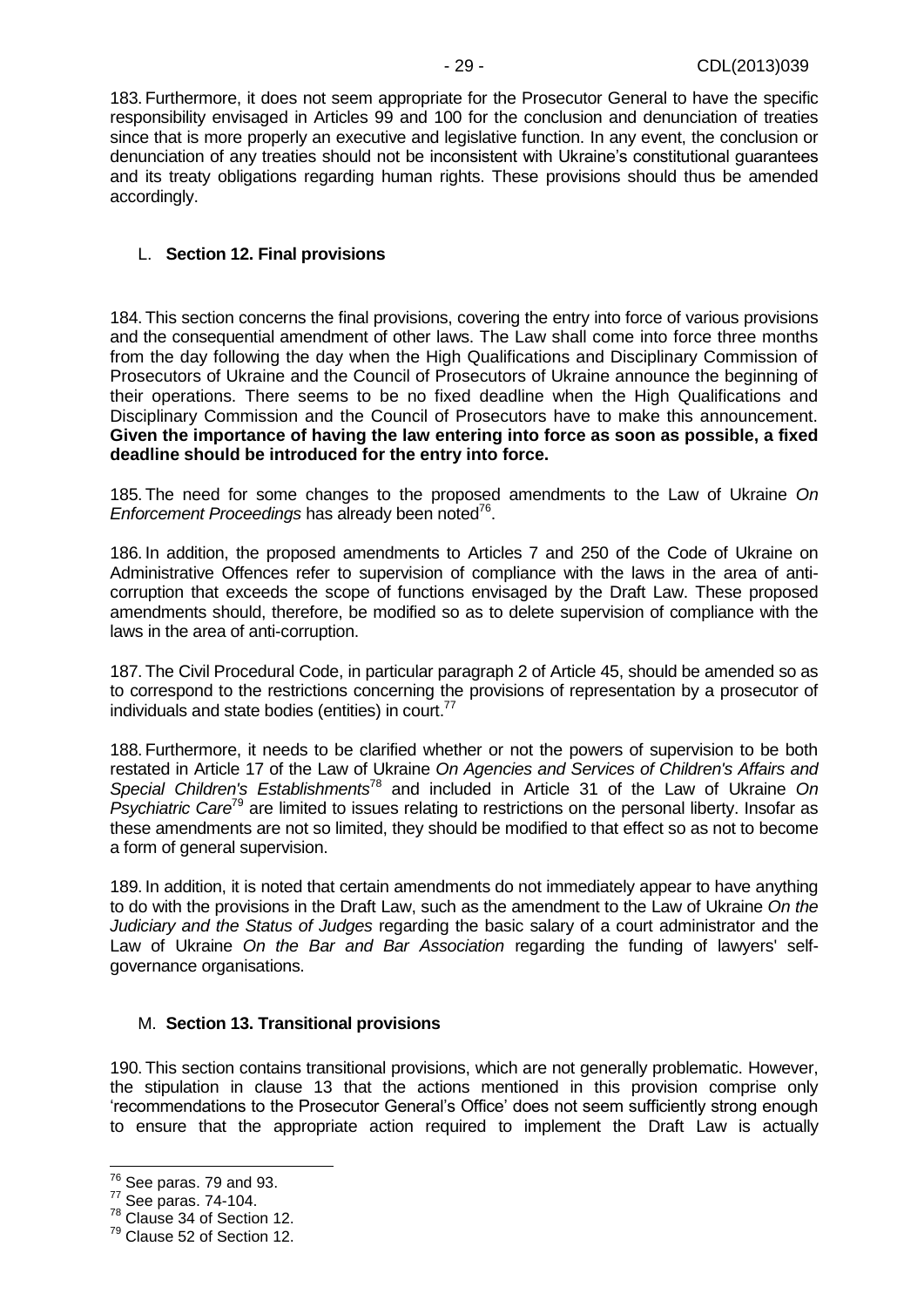implemented. The provision should thus be amended to make the actions concerned requirements to be undertaken by the Prosecutor General's Office.

191. Notwithstanding the provision in paragraph 2 of Section XIII that everyone stays in their positions and retains their class ranks in the reorganisation following the adoption of the draft law, some provision should be introduced dealing with the plans for reorganisation, which might be quite different and possibly much more extensive than the sort of reorganisations arising in the ordinary course of activity envisaged in Articles 52.1.10 and 61. A failure to specify the process that will be adopted following the entry into force of the Draft Law could lead to unnecessary uncertainty that is detrimental for the exercise of independence.

## <span id="page-29-0"></span>**V. Conclusion**

192. The provisions of the draft Law on the Public Prosecutor's Office of Ukraine, submitted for Opinion in August 2013 - in terms both of what has been included and even more what has been omitted - constitute a very significant advance on previous proposals to replace the Existing Law. They have thus clearly laid some very firm foundations for a public prosecution service in compliance with European standards and that will meet the needs of a modern criminal justice system

193. The Venice Commission welcomes that the Draft Law embodies some very significant advances towards fulfilling the requirements of Council of Europe standards. These include:

- $-$ the exclusion of the general supervision function from the functions of the Public Prosecutor's Office<sup>80</sup>:
- $-$ the exclusion of the right of any public prosecutors to participate in the proceedings of the *Verkhovna Rada*, boards of ministries, central executive agencies, local councils and other administrative bodies;
- the enhanced statement of principles of operation of the Public Prosecutor's Office $81$ ;
- $-$  the introduction of a statement of general rights and duties of a public prosecutor $^{82}$ :
- the improvement in the provisions to secure the independence of public prosecutors<sup>83</sup>;
- $-$  the elimination of investigators from public prosecutor's offices<sup>84</sup>;
- the establishment of more specific criteria and processes for the appointment of public  $processecutors<sup>85</sup>$ :
- the improvement in the criteria and processes used for disciplinary action against public prosecutors<sup>86</sup>:
- -fuller provision regarding the grounds for dismissal of public prosecutors<sup>87</sup>;
- the introduction of arrangements to secure self-governance within the Public Prosecution Service<sup>88</sup>; and
- -the reinforcement of the provisions of the new Code of Criminal Procedure on the admissibility in criminal proceedings of evidence obtained by coercion outside of pre-trial investigation<sup>89</sup>.
- the establishment of centres for free legal aid, which should be able to take over from the prosecutor's office the representation of the interests of individuals <sup>90</sup>
- the deletion of the article on the official uniform for prosecutors $91$ .

<sup>90</sup> Section 12.

 <sup>80</sup> Article 2.

 $81$  Article 3.

<sup>82</sup> Article 19.

<sup>&</sup>lt;sup>83</sup> Articles 16 and 17.

<sup>&</sup>lt;sup>84</sup> Effective from the establishment of the State Investigation Bureau and at the latest five years after the Criminal Procedure Code came into effect, i.e., 20 November 2017; clause 1 of Section 13 of the Draft Law.

<sup>85</sup> Articles 28-36 and Articles 75-82.

<sup>86</sup> Articles 44-51 and Articles 75-82..

 $87$  Articles 52-64.

<sup>88</sup> Articles 67-74

<sup>89</sup> See clause 12 of Section 12.

<sup>&</sup>lt;sup>91</sup> Article 53 of the Existing Law.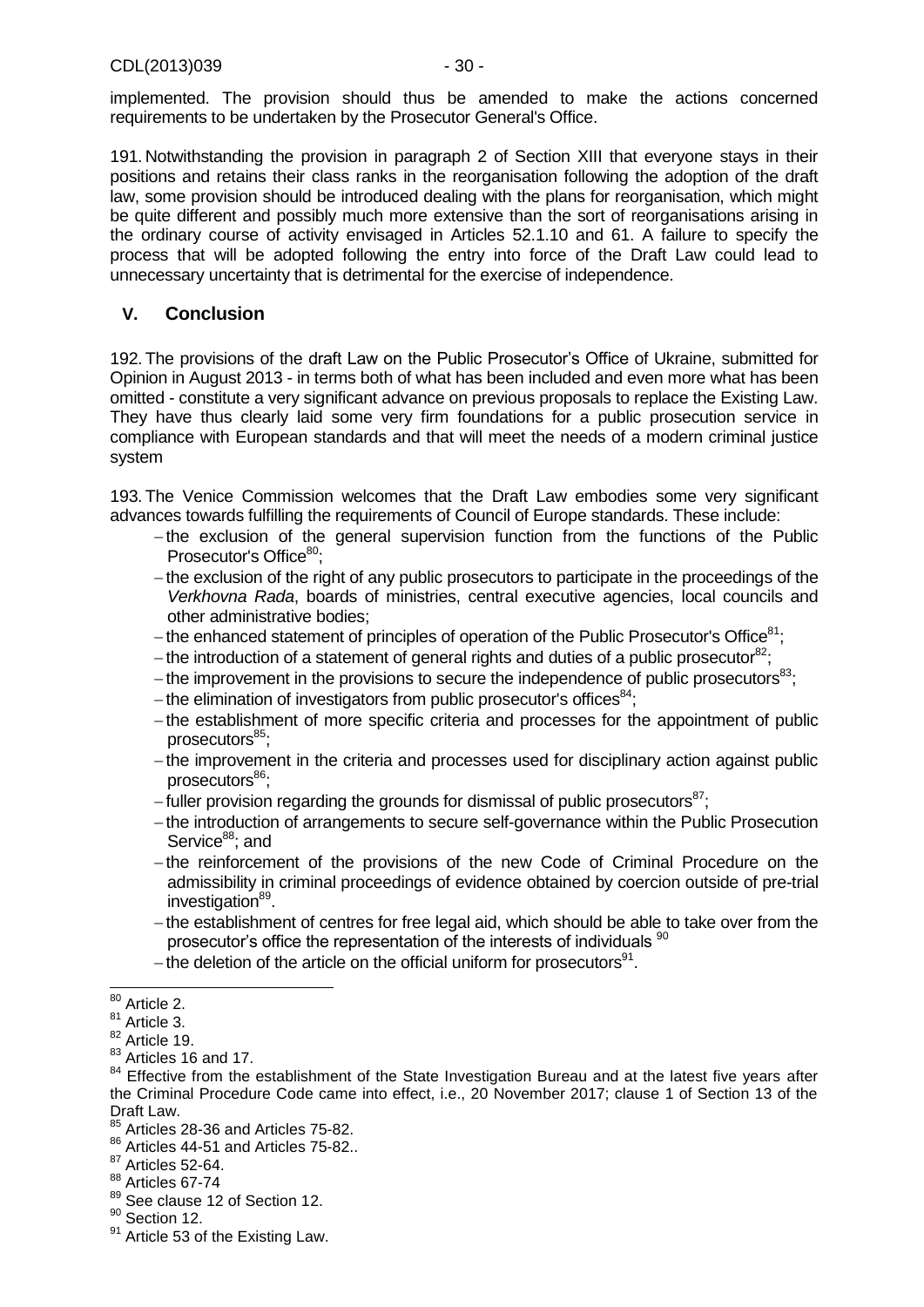194.Some key issues can be settled only in the framework of the ongoing process of constitutional revision. These are:

- Article 106.11 of the Constitution should be amended to provide that the President can dismiss the Prosecutor General only for specific grounds, following a fair hearing.
- Article 121 of the Constitution should be amended to remove the function of representation of the interests of individuals.
- Article 122 of the Constitution should be amended to remove the no-confidence vote in the Prosecutor General.

However, the preparation of such amendments should not preclude the adoption of the Draft Law under the current constitutional provisions.

195. In general the Draft Law is a good basis for completing the reform of the prosecution service. Nonetheless, there are five key issues of concern, which remain particularly serious obstacles to full compliance with European standards, which can be settled by amending the Draft Law.

196. First, and most significantly, the Draft Law - through Articles 2.1.2, 24 - still provides for the retention of functions that go beyond the criminal justice sphere relating to the representation of the interests of the individual and the state that go beyond the criminal justice sphere. Pending the revision referred to above, the Draft Law should mitigate the scope of the retained functions. Therefore, the relevant provisions of the Draft Law should be amended in such a fashion that reduces their more extreme reach, which gives the impression that much of the function of general supervision is in fact being retained. Specific recommendations to that effect are:

- Article 24.2 should be amended to provide that the role of the prosecutor in representing the individual should be only subsidiary and both the individual and any person entitled to represent the individual should be able object against such representation in court.
- Article 24.2 and 24.3 should explicitly provide that a public prosecutor can represent the interests of an individual or the state only after having presented justification for his or her intervention and after the acceptance of these grounds by the court.
- In order to avoid an overbroad interpretation, Article 24.3 should define interests of the State, which can be the basis for representation by the prosecutor, as "legal rights of the State".
- The wide powers in Article 24.5, which are not required for establishing the grounds for representation, especially the free access to premises and access to databases should be removed.
- Article 24.6 should be amended to confer to the public prosecutor only the powers of the individual or state body, which he or she represents.

197.A second concern is that the provisions to protect the independence of public prosecutors omit standards and procedures for ensuring the internal independence of public prosecutors other than Prosecutor General, specifically:

- Article 17 should be amended to provide that instructions to an inferior prosecutor should be given in writing, and upon request any oral instructions should be confirmed in writing (or be withdrawn).
- In case of an allegation that an instruction is illegal a court or an independent body like a prosecutorial council should decide on the legality of the instruction
- All general instructions and policy guidelines issued to public prosecutors should be published.

<span id="page-30-0"></span>198. The third concern relates to the position of the Prosecutor General in that there continues to be a threat to his or her independence from the relative shortness of the term of office when coupled with the power of reappointment, as well as from the absence of adequate guarantees against dismissal<sup>92</sup>. In addition no provision has been made for input by a technical, non-political

  $92$  See paras. [115-](#page-19-1)[116,](#page-19-0) [117](#page-19-2) and [119](#page-20-1)[-122.](#page-20-2)